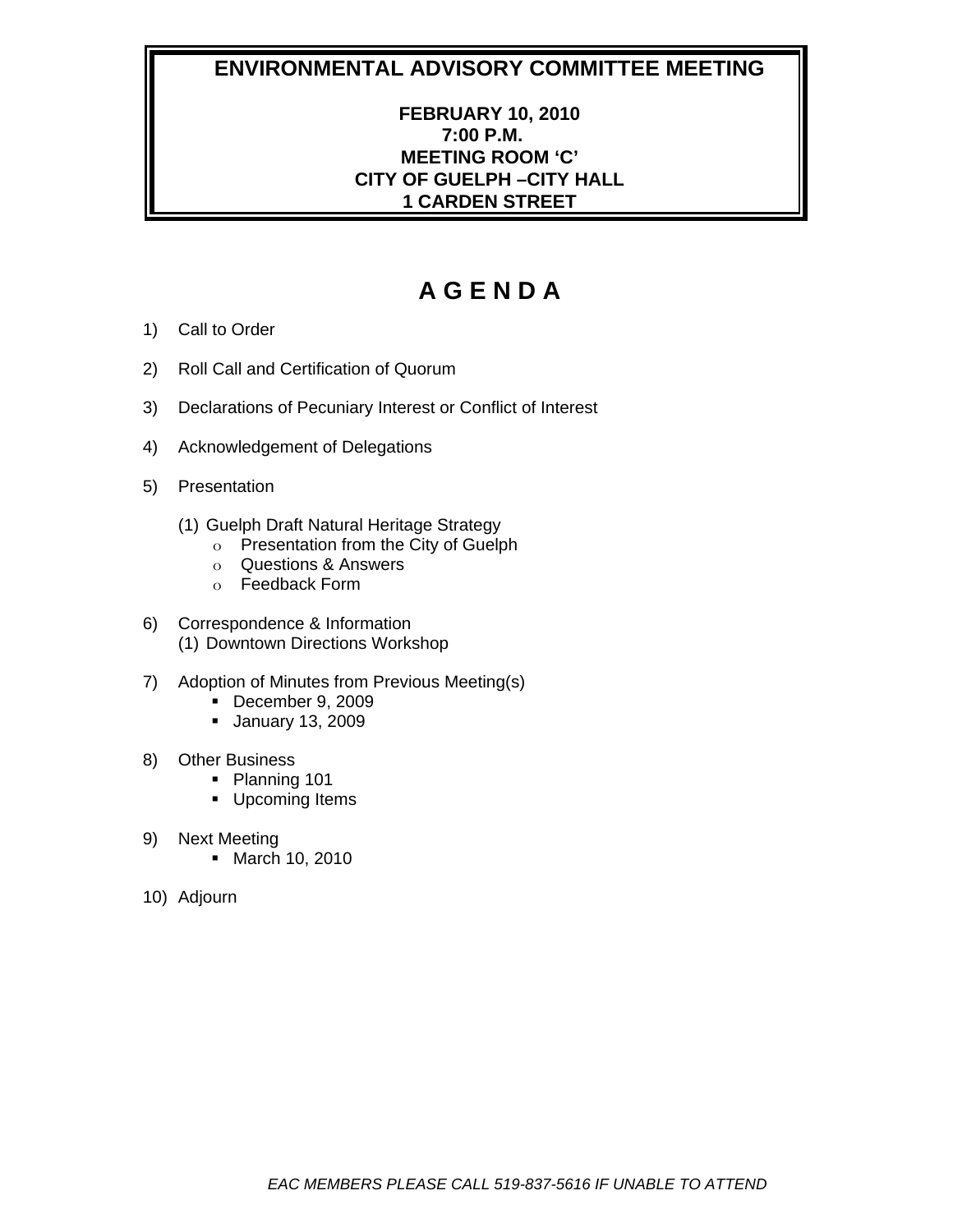## **ENVIRONMENTAL ADVISORY COMMITTEE WEDNESDAY, FEBRUARY 10, 2010 AT 7:00 P.M.**

## **COUNCIL COMMITTEE ROOM C MINUTES**

**Present:** P. Smith (Chair) E. Allen S. Barnhart J. Tivy K. McCormack M. Gillen J. Suke R. Johnson L. McDonnell G. Drewitt

#### **Regrets:**

**Staff:** J. McEachren, V. Laur, S. Young

## **External Groups**:

## **1. PRESENTATION – Guelph Draft Natural Heritage Strategy**

S. Young, Environmental Planner with the City of Guelph, gave a presentation on the Guelph Draft Natural Heritage Strategy.

The purpose of the presentation was to:

- Provide an update on the Draft Natural Heritage Strategy
- Present the Draft Policies
- Receive preliminary feedback
- Receive written comments from EAC by February, 24, 2010
- Incorporate feedback into the Draft Official Plan Update

The presentation outline included:

- Rationale for the meeting
- Study Rationale
- Provincial Policy Statement (2006)
- Phase 2 & 3 of the Natural Heritage Strategy
- Recommended Natural Heritage System (NHS)
- Feedback and Comments

S. Young informed Committee members that the next steps in Phase 3 include further consultation and the finalization of the Natural Heritage Policies and integration into the Official Plan Update.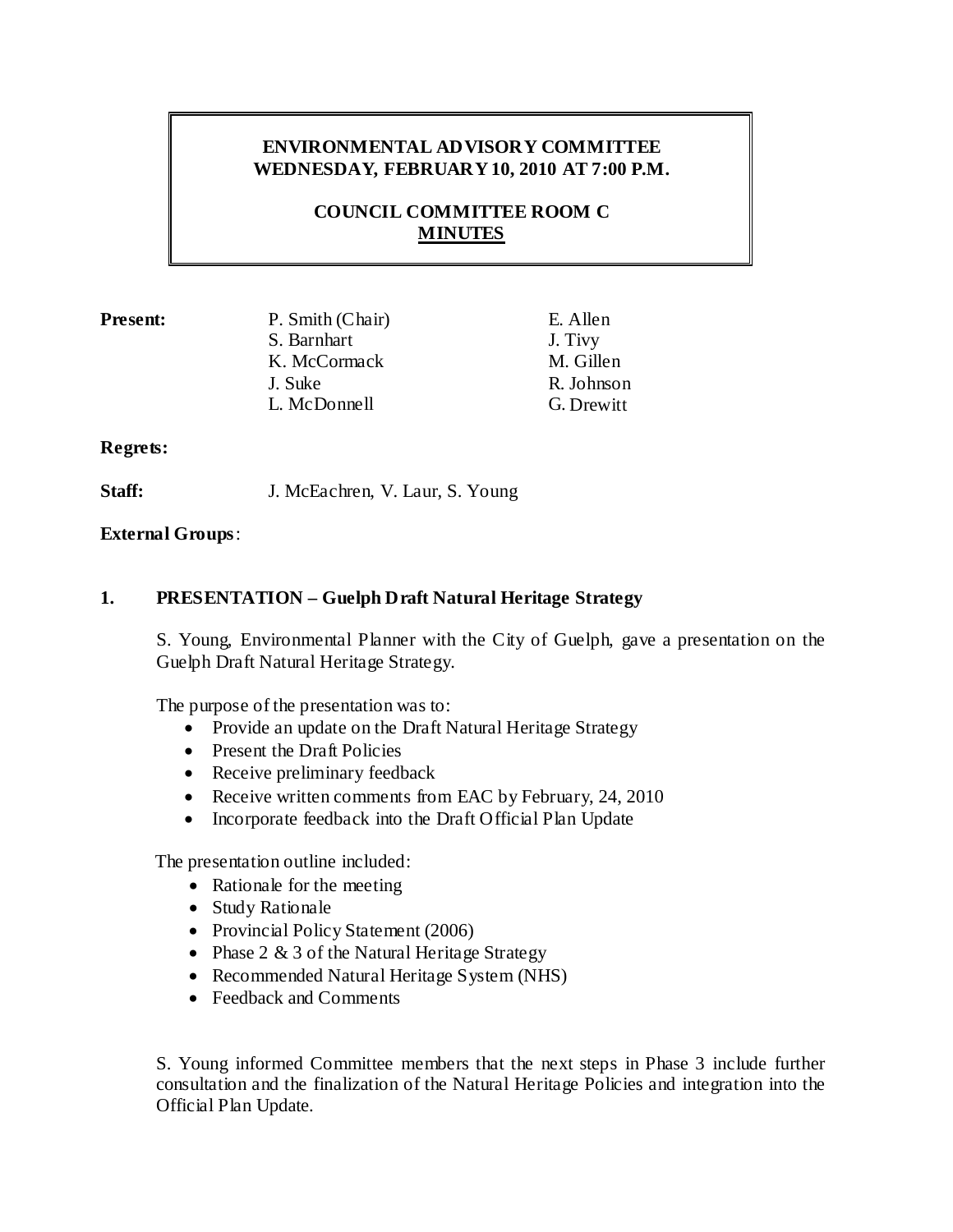General discussion took place and the following items were noted:

- EAC felt the objectives at the front needed to be more general
- EAC supported the minimum buffer widths however, there were some concerns with regard to permitted uses within buffers. EAC wanted the City to specify what is permitted within buffers
- Trails asphalt doesn't migrate less maintenance
- If trails aren't put in the natural areas, they will be created
- Trails often require tree cutting. Need to be aware of the full impact of tree removal for trails
- Need to consider more permissive trail policies
- Need to balance tree planting with meadow habitat
- No net loss to wetlands methodology investigate with GRCA policies
- Members felt the 0.2 ha wetland threshold was much too low, others felt all wetlands must be protected
- Include definition of "maintained open meadow" in the glossary
- Reconsider the low value placed on Plantations
- Put plantations back in the Natural Heritage Strategy
- Values vs. science
- 'Significant Ecological Function' need to define
- More tree compensation (i.e. basal area) should be considered
- Supported the wildlife crossings. Some specific wording was recommended

The floor was opened to delegations.

#### *Delegation:*

Hugh Whitely provided the following comments on the Natural Heritage Policies:

- Add buffers to the landform criteria and valley features (none are provided now)
- Strengthen the aesthetic justifications for the policy, adding reference to pertinent sections of the existing Official Plan.
- Strengthen the scientific justification for landform by adding other elements beyond water to the list of purposes fulfilled – should apply to 15% slopes not 20% slopes.
- Reconsider the low value placed on features that has been modified by human intervention (specifically plantations); there is human induced disturbance in nearly every natural feature in the City.
- Need to reconsider Kortright Road reduce to 2 lanes due to wildlife crossing impacts. MTO has moraine specific policies which should be used.

Further discussion took place and EAC members were advised to forward their comments to P. Smith by February 15, 2010, to be collated and sent to S. Young as a collective Environmental Advisory Committee submission.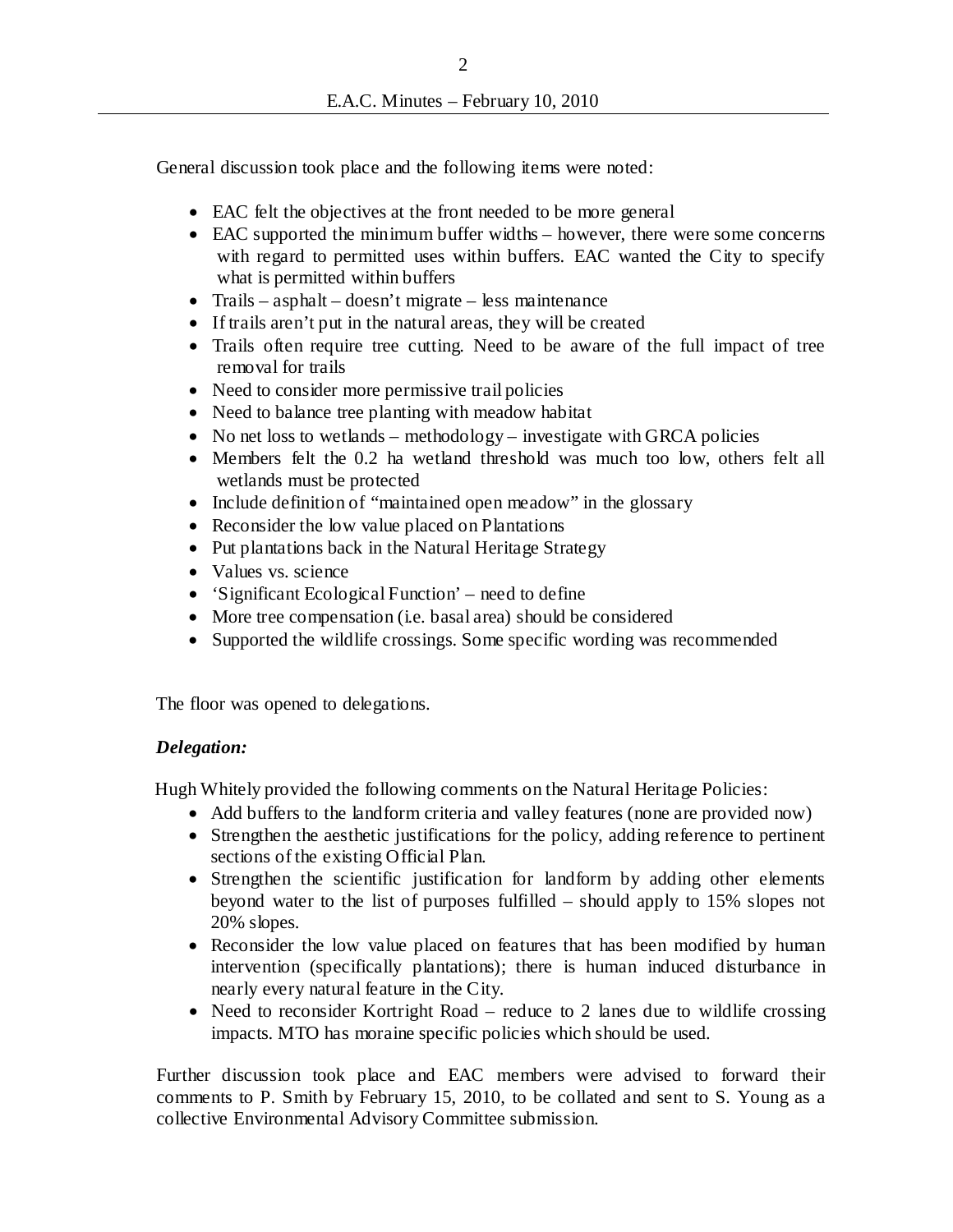#### **2. Correspondence and Information**

Downtown Directions Workshop:

There are two evening sessions February 17 and 18, 6:30-9:30 p.m. and an environmental section on February 18th from 9:30 – 11:30am.

#### **3. Approval of Minutes from December 09, 2009**

Moved by R. Johnson and seconded by S. Barnhart –

"To accept the minutes with the following amendments:

- Under item #2, (1291 Gordon Street Environmental Impact Study) General Discussion paragraph - first bullet point – move to the Motion and change to read as "That the current owner consider conveying the wetland and buffers into public ownership."
- Under item #2, (1291 Gordon Street Environmental Impact Study) Motion sixth bullet point – change to read as "That compensation will be assessed based on the number of living trees in the removal area at the 10cm DBH value regardless of condition (i.e. trees in poor health will be compensated for using  $10cm$  DBH $)$ ."

**Motion Carried -Unanimous-**

#### **Approval of Minutes from January 13, 2010**

Deferred to the next meeting.

#### **4. Other Business:**

• Planning 101:

The River Systems Advisory Committee wishes to attend a Planning 101 session as well. It may be possible to meet together in on session.

• Upcoming Items:

Hanlon Creek Terms of Reference for Phase 3.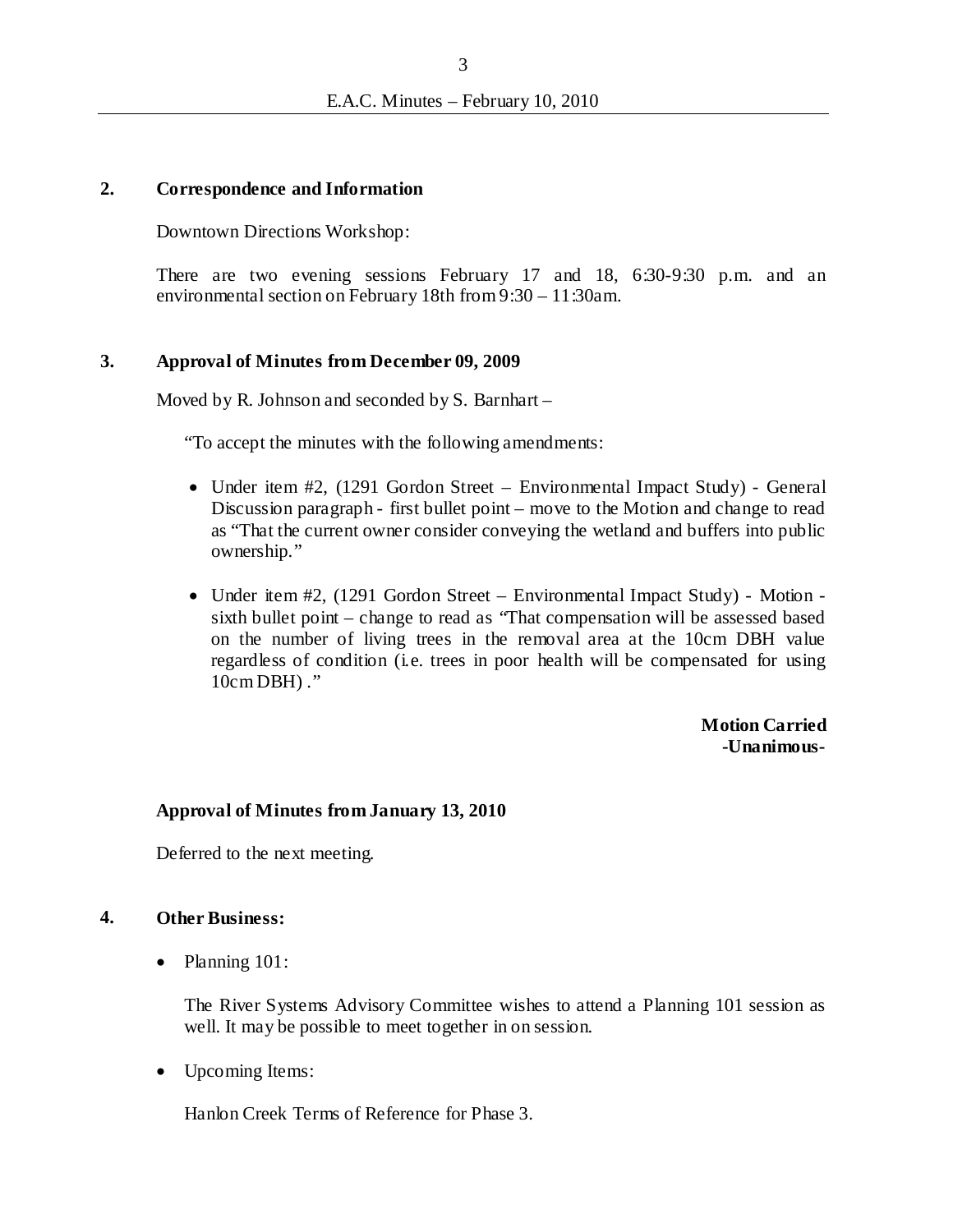# **5. Next Meeting**

Next meeting will be March 10, 2010. The meeting was adjourned at 10:00 p.m.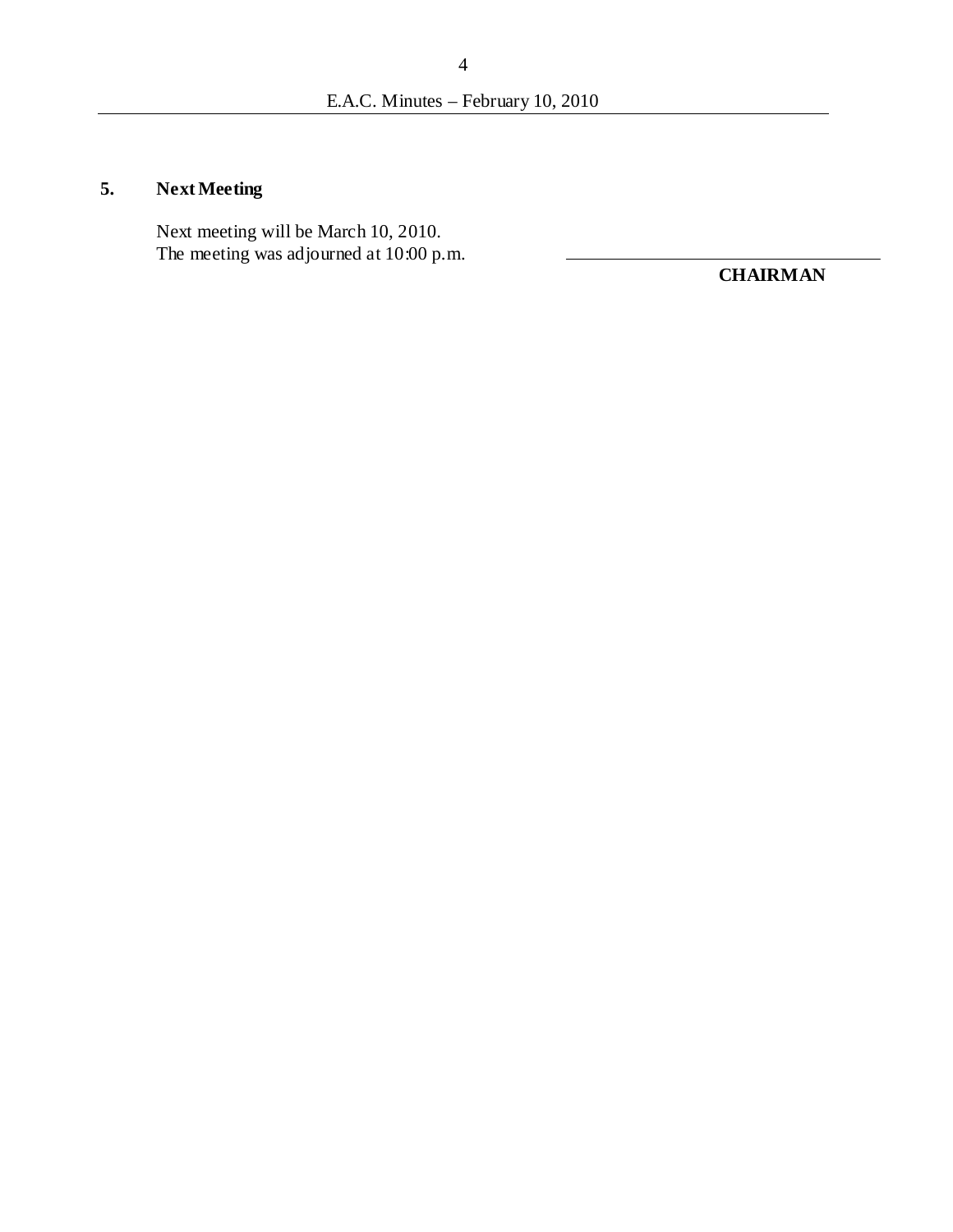## **MARCH 10, 2010 7:00 P.M. MEETING ROOM 'C' CITY OF GUELPH –CITY HALL 1 CARDEN STREET**

- 1) Call to Order
- 2) Roll Call and Certification of Quorum
- 3) Declarations of Pecuniary Interest or Conflict of Interest
- 4) Acknowledgement of Delegations
- 5) Presentations
	- (1) Hanlon Creek Business Park Phase III– Terms of Reference
		- o Presentation from Natural Resource Solutions Inc. & AECOM
		- o Hearing of Delegation(s)
		- o In Committee Discussion Motion
- 6) Correspondence & Information
- 7) Adoption of Minutes from Previous Meeting(s)
	- January 13, 2010
	- $\blacksquare$  February 10, 2010
- 8) Other Business
	- Planning 101 April Dates?
	- **Upcoming Submissions**
- 9) Next Meeting
	- April 14, 2010
- 10) Adjourn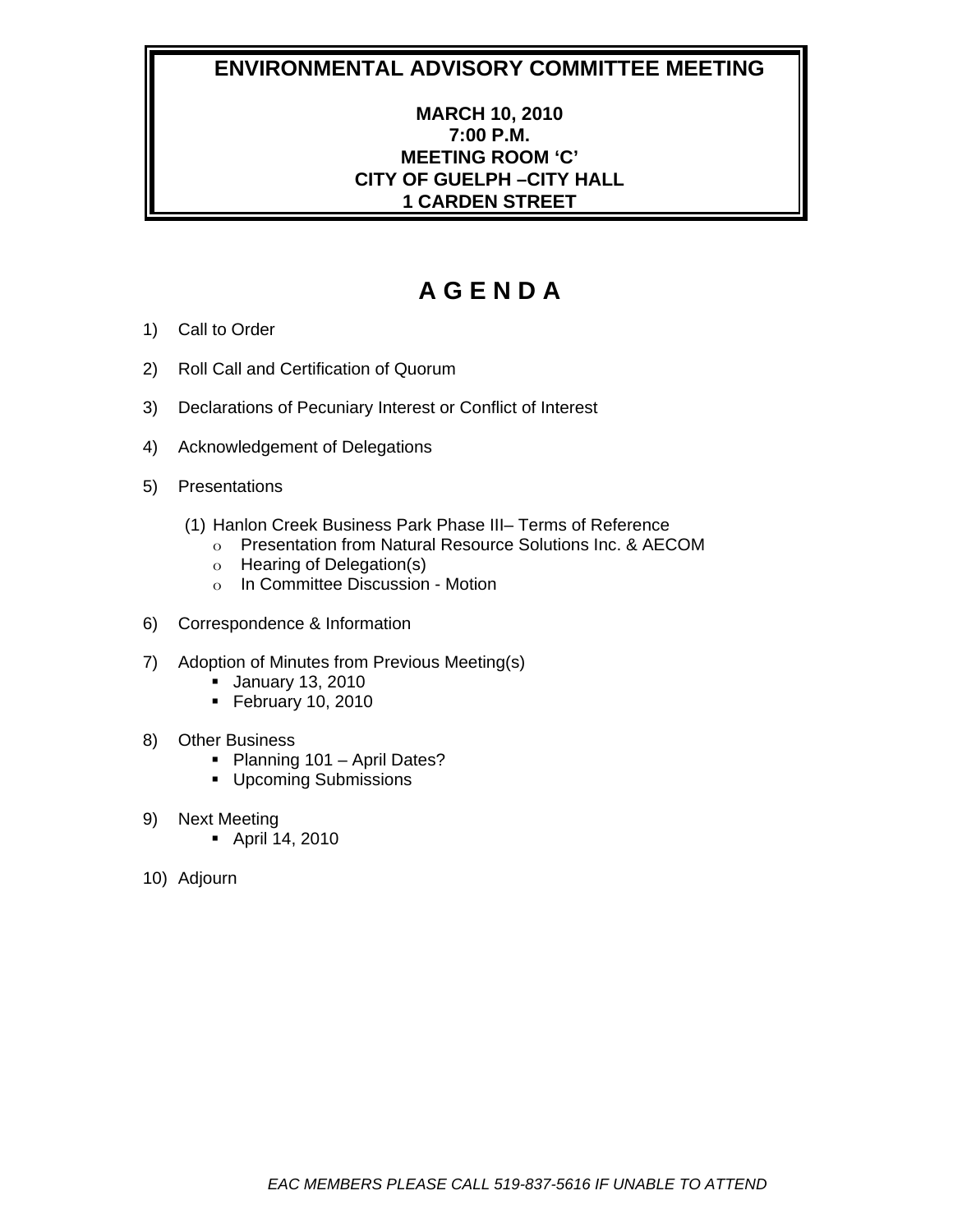## **ENVIRONMENTAL ADVISORY COMMITTEE WEDNESDAY, MARCH 10, 2010 AT 7:00 P.M.**

## **COUNCIL COMMITTEE ROOM C MINUTES**

| <b>Present:</b>         | S. Barnhart (Chair)                               | E. Allen   |
|-------------------------|---------------------------------------------------|------------|
|                         | J. Tivy                                           | G. Drewitt |
|                         | M. Gillen                                         | J. Suke    |
| <b>Regrets:</b>         | P. Smith, R. Johnson, L. McDonnell, K. McCormack  |            |
| Staff:                  | J. McEachren, V. Laur, S. Hannah, P. Cartwright   |            |
| <b>External Groups:</b> | Astrid Clos, Astrid J. Clos Planning Consultants  |            |
|                         | Tara Brenton, Natural Resource Solutions Inc.     |            |
|                         | David Stephenson, Natural Resource Solutions Inc. |            |
|                         | Ray Tufgar, AECOM                                 |            |
|                         | <b>Rick Clement, AECOM</b>                        |            |

#### **1. Hanlon Creek Business Park Phase III – Terms of Reference**

Astrid Clos, from Astrid J. Clos Planning Consultants provided a brief overview on the Hanlon Creek Business Park Phase III – Terms of Reference. Astrid advised that the GRCA reviewed the Terms of Reference and supported the document.

David Stephenson, from Natural Resource Solutions Inc. spoke to the environmental work being done in comparison to the first two phases. David advised that Phase 3 is the final part of the Business Park and has fewer environmental features compared to Phases 1 and 2.

Ray Tufgar, from AECOM spoke to servicing and advised it is addressed in the report. He noted it is not conventional and addresses the following four areas:

- **Compatibility with features**
- Water balance and hydrogeology on site
- Water quality targets
- Temperature control

J. McEachren, Environmental Planner with the City of Guelph, provided a brief overview on the background of the Hanlon Creek Business Park. Jessica identified conditions by EAC from the April 08, 2009 EAC meeting that need to be carried forward through Phase 3.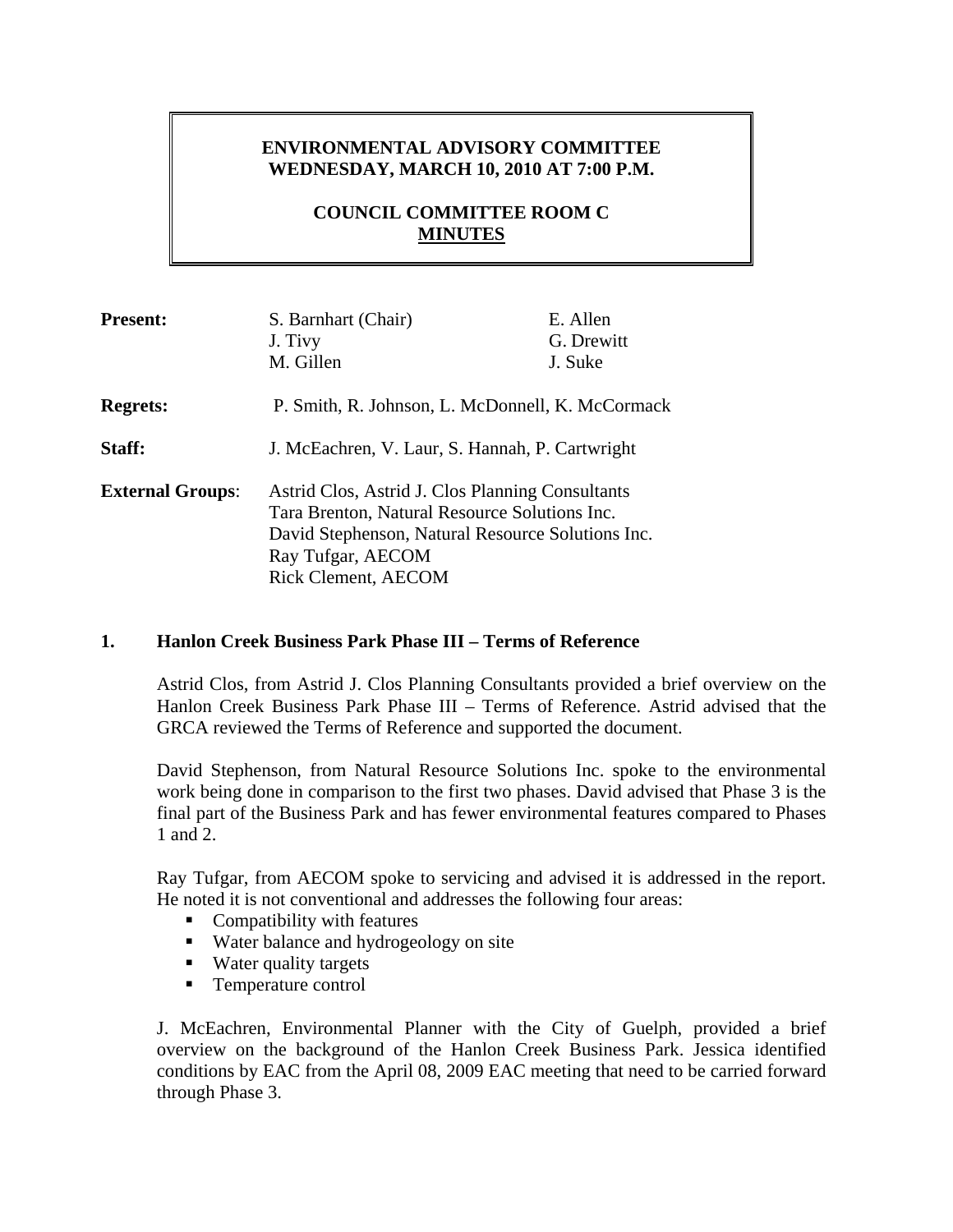General discussion took place and the consultants responded to questions from EAC.

Moved by G. Drewitt and seconded by J. Suke

"Staff recommends that the Environmental Advisory Committee support the Terms of Reference prepared by AECOM and Natural Resource Solutions Inc. for the Hanlon Creek Business Park, Phase III, with the following considerations:

- That the EIR should detail how the proposal for this phase of development addresses the Hanlon Creek Watershed Study, the Hanlon Creek State-ofthe-Watershed Study and will conform to the Draft Natural Heritage Strategy;
- That the tree inventory and preservation plan include the identification of replacement/compensation plantings and a plan to identify where replacement plantings will occur on site;
- That use of Low Impact Development be outlined in the Site Plan checklist and should be implemented wherever possible;
- That the EIR discuss the retention of small wetlands within Phase III in detail including details on how wetlands will be retained or removed;
- That the wildlife movement discussion in the EIR will address how wildlife crossings will be dealt with upon the closure of the existing Laird Rd;
- That the EIR include details regarding how the salamander monitoring program relates specifically to Phase III;
- That the EIR include details of the proposed environmental inspections;
- That the EIR should identify how the proposed edge restoration of the woodlot impacted by the realignment of Road D (new Laird Rd.) will address and mitigate potential edge effects and/or impacts to the interior of the woodlot;
- That the use of local genetic stock for compensation plantings be specified for areas adjacent to natural features;
- That the EIR identify where there is overlap between Phases I and II with Phase III, for example, when pertaining to the trail plan, and;
- That the EIR should address the outstanding issue previously identified by EAC. The contingency measures should be discussed in Phase III."

**Motion Carried -Unanimous-**

#### **2. Approval of Minutes from January 13, 2010**

Moved by M. Gillen and seconded by J. Suke –

"To accept the minutes as printed."

**Motion Carried -Unanimous-**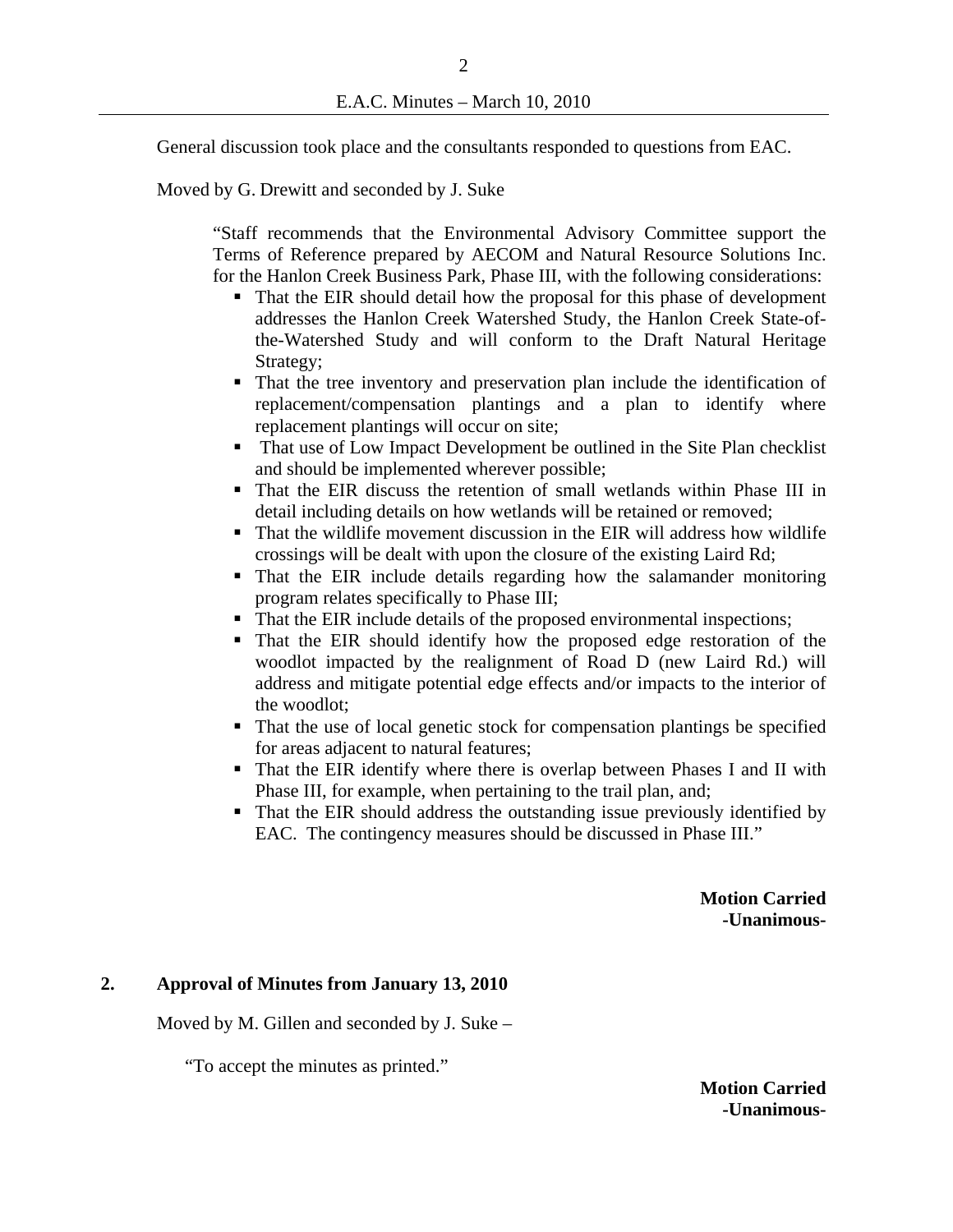#### **Approval of Minutes from February 10, 2010**

Moved by M. Gillen and seconded by J. Suke –

"To accept the minutes as printed."

**Motion Carried -Unanimous-**

#### **3. Other Business:**

- EAC inquired as to whether there was a standard list of conditions the City requests at various stages of development, and if so, whether they could receive a copy. Jessica to provide the draft list to the committee.
- Planning 101:

J. McEachren to email potential dates in April for a 'Planning 101' session with the River Systems Advisory Committee.

• Upcoming Submissions:

1291 Gordon Street.

#### **4. Next Meeting**

Next meeting will be April 14, 2010.

The meeting was adjourned at 8:15 p.m.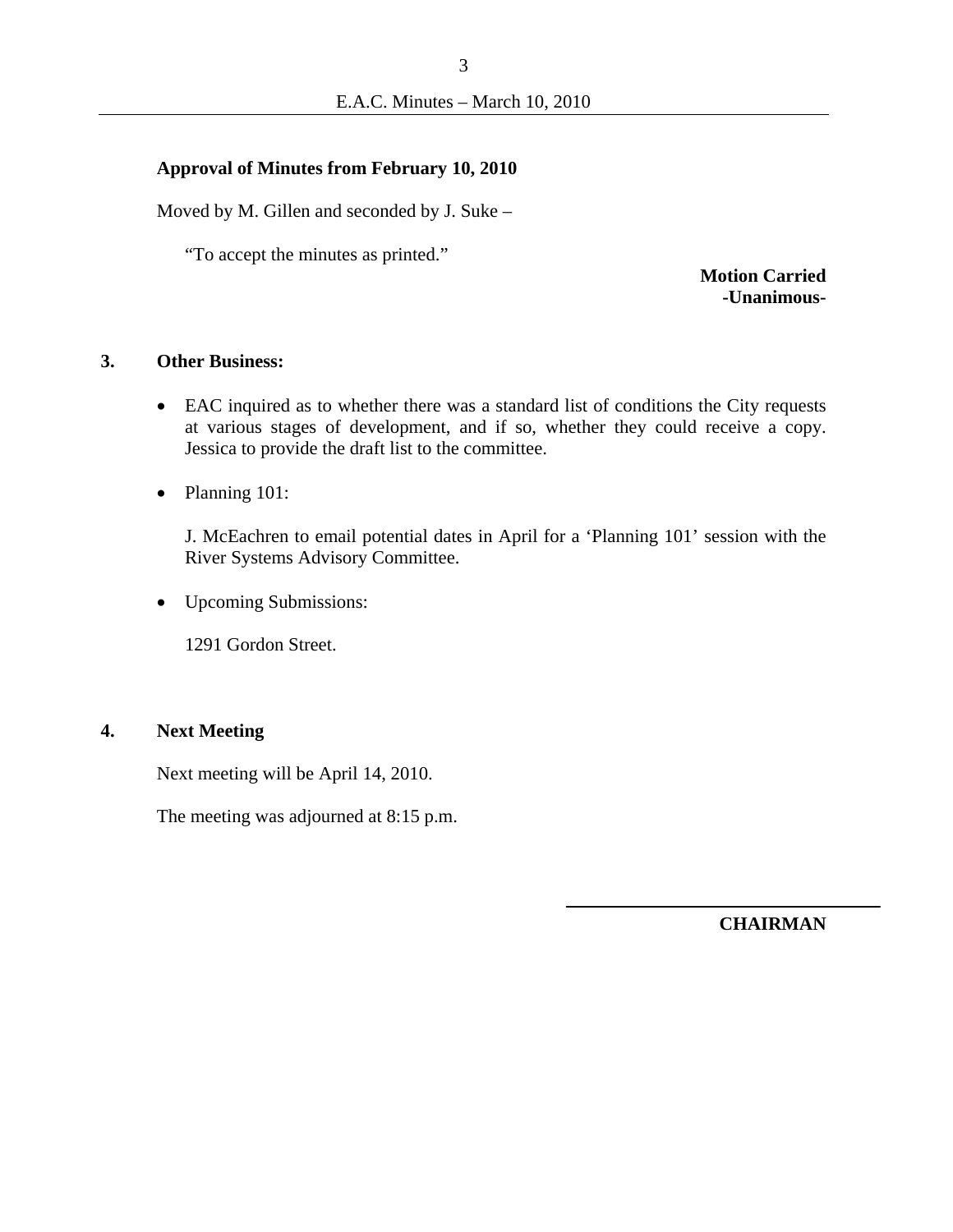## **APRIL 14, 2010 7:00 P.M. MEETING ROOM 'C' CITY OF GUELPH –CITY HALL 1 CARDEN STREET**

- 1) Call to Order
- 2) Roll Call and Certification of Quorum
- 3) Declarations of Pecuniary Interest or Conflict of Interest
- 4) Acknowledgement of Delegations
- 5) Presentations
	- (1) 1291 Gordon St. Environmental Impact Assessment
		- o Presentation from Stantec Consulting & GSP Group.
		- o Hearing of Delegation(s)
		- o In Committee Discussion Motion
- 6) Correspondence & Information  $\circ$  August 11<sup>th</sup> meeting - reschedule
- 7) Adoption of Minutes from Previous Meeting(s)
	- March 10, 2010
- 8) Other Business
	- Planning 101 April 21st
	- **Upcoming Submissions**
- 9) Next Meeting
	- May 12, 2010
- 10) Adjourn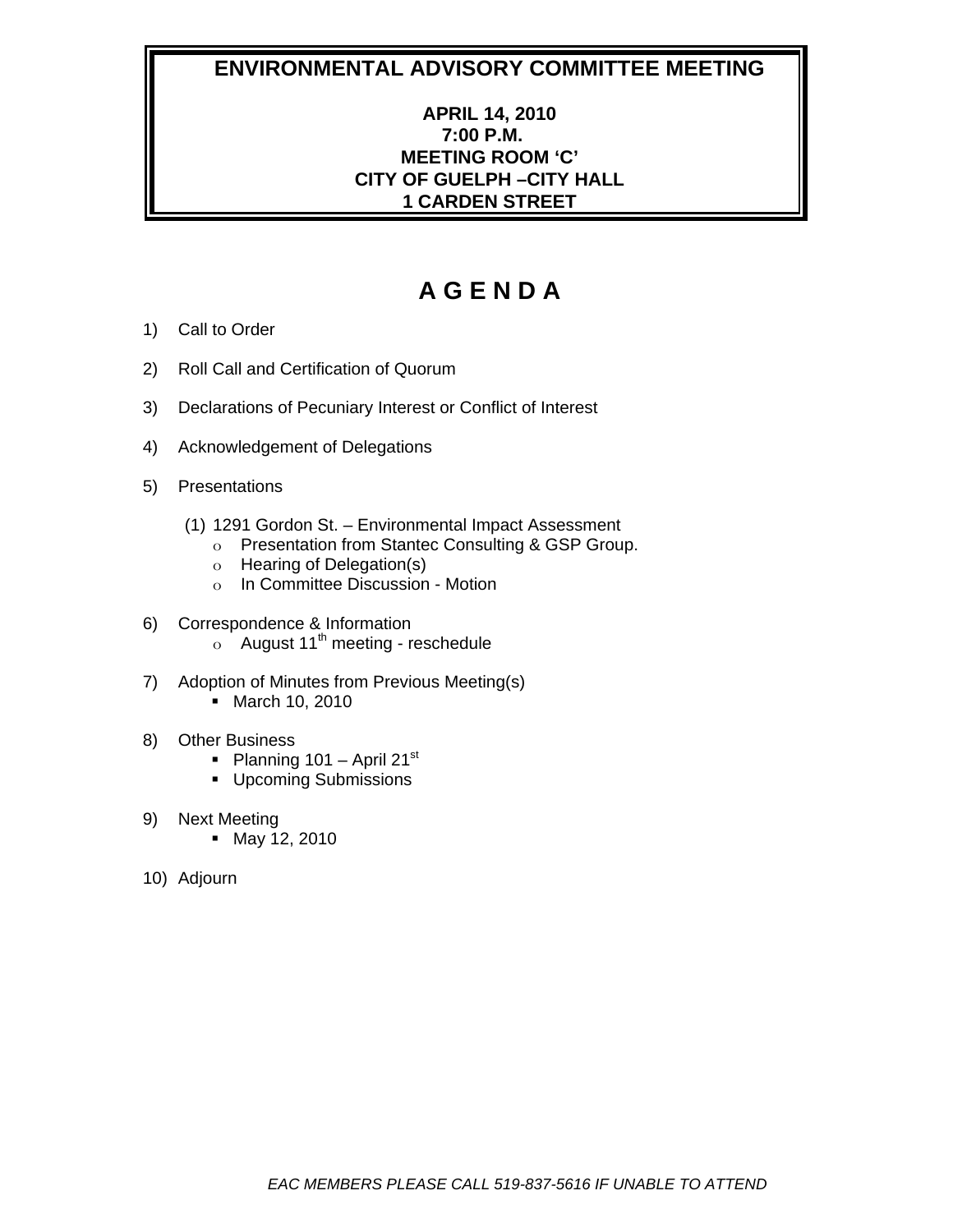## **ENVIRONMENTAL ADVISORY COMMITTEE WEDNESDAY, APRIL 14, 2010 AT 7:00 P.M.**

## **COUNCIL COMMITTEE ROOM C MINUTES**

| <b>Present:</b>         | P. Smith (Chair)<br>S. Barnhart<br>K. McCormack                                                                                                                 | R. Johnson<br>J. Tivy<br>M. Gillen |
|-------------------------|-----------------------------------------------------------------------------------------------------------------------------------------------------------------|------------------------------------|
| <b>Regrets:</b>         | J. Suke, G. Drewitt, L. McDonnell                                                                                                                               |                                    |
| Staff:                  | J. McEachren, V. Laur                                                                                                                                           |                                    |
| <b>External Groups:</b> | Gwendolyn Weeks, Stantec<br>Joe Harris, Stantec<br>Hugh Handy, GSP Group<br>Caroline Baker, GSP Group<br>Ajay Kaushik, Gordon Creek<br>Paul Aneja, Gordon Creek |                                    |

#### **1. 1291 Gordon Street – Environmental Impact Assessment**

J. McEachren, Environmental Planner with the City of Guelph, introduced the 1291 Gordon Street – Environmental Impact Assessment.

Gwendolyn Weeks, from Stantec spoke to changes in the EIS since the last submission and was available to respond to questions.

Joe Harris, from Stantec spoke to changes regarding stormwater management noting the below:

- Infiltration galleries will be under the surface parking
- Building is to be raised to match the grade before the buffer. This way there is no disturbance of the buffer.
- Distributed cross sections previously requested by the committee

General discussion took place and the following items were noted:

- Concern for bird species on site –for example, rose-breasted grosbeak
- Infiltration galleries how will they be maintained?
- Access to the amenity space
- Impacts to the wetland edge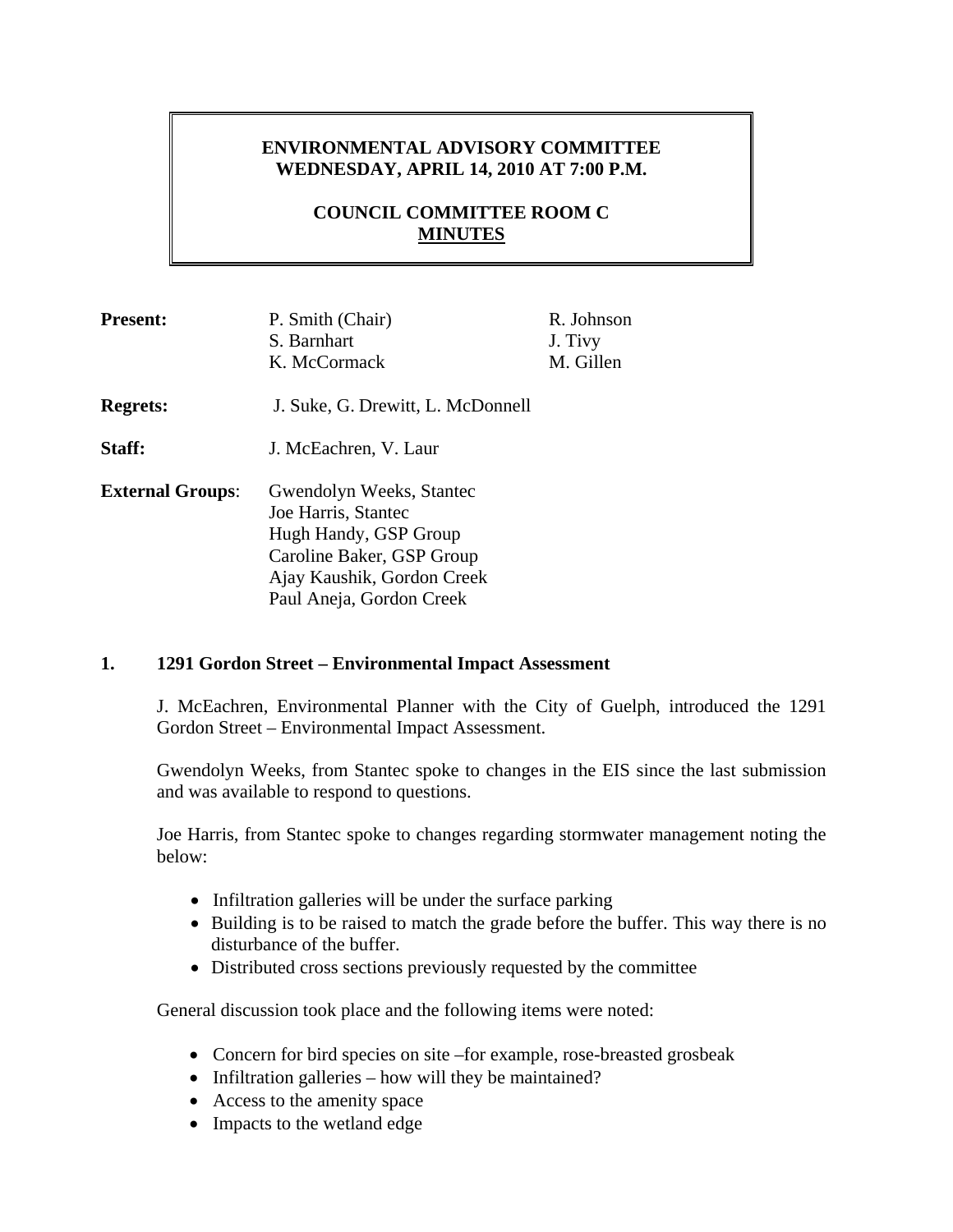The floor was opened to delegations.

### *Delegation:*

Hugh Whitely provided the following comments on 1291 Gordon Street - Environmental Impact Assessment:

- the water table should be part of the comments
- amenity area accessed only from Gordon Street
- land ownership issues
- monitoring of water quality within the infiltration gallery will be necessary to be included in the site plan agreement

## *Delegation:*

Laura Murr provided the following comments on 1291 Gordon Street - Environmental Impact Assessment:

- concerned about the die back of plantation area
- wetland stormwater management issues
- potential problems with underground parking (i.e. loss of wetland form and function etc.)
- source water protection needs to be addressed
- effect of lights on birds, amphibians etc. needs to be addressed
- habitat assessment needs to be completed
- wetland buffers are inadequate
- believes that the State of the Watershed study should be revisited

Further discussion took place and the Environmental Advisory Committee noted the following concerns:

- need for physical barrier separating the corridor from the site
- deer corridor issues
- fencing options for the wildlife corridor and wetland
- $\bullet$  infiltration issue impact to the wetland
- habitat/species concerns

Moved by S. Barnhart and seconded by K. McCormack

"Staff recommends that the Environmental Advisory Committee support the Environmental Impact Study prepared by Stantec Consulting for 1291 Gordon Street with the following conditions:

 That habitat for species of conservation concern be assessed prior to commencing works on the property and appropriate timing for vegetation removals or associated activities should take place outside of breeding seasons;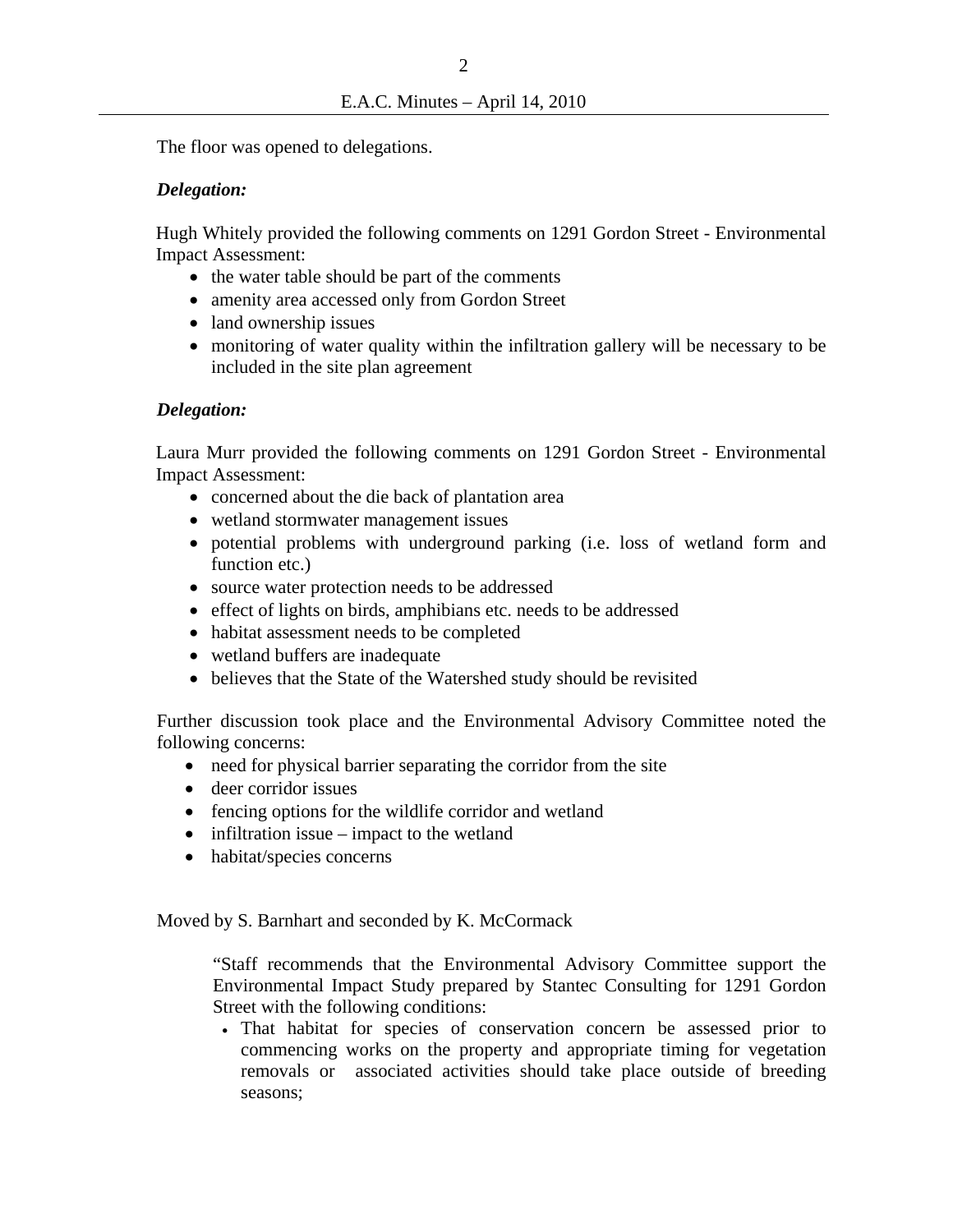- That the wetland and its associated buffer, where present on site, be conveyed, with permission, to the GRCA;
- That the EIS identifies options for access to amenity space;
- That the use of local genetic stock for compensation plantings be specified on all appropriate plans;
- That the EIR will elaborate on the impact, appropriateness and alternatives to the dewatering activities proposed for the parking garage, including the functionality of the structure considering the high water table;
- That details for the implementation of infiltration galleries proposed underneath the underground parking garage are provided in the EIR;
- That details for the proposed new location of the SWM facility are provided to demonstrate it is an acceptable location while maintaining the intended design, capacity and function to the satisfaction of the City as well as the GRCA;
- That the EIR address alternatives to fencing options in and around the deer corridor and present the best option;
- That a detailed Tree Inventory/Compensation plan is required in conjunction with the EIR;
- Include a discussion of the extent of fill and a cross section for the grading activities proposed up to the edge of the buffer;
- That invasive species on site be identified and further investigation done to identify any potential mitigation measures, as previously requested by EAC;
- That the EIR identifies all 'Induced Impacts' associated with trail implementation and the proposed tree inventory make recommendations to hazard tree removal and management, if any;
- That the EIR assess and address the impact of the changed flow of surface and groundwater to the wetland;
- Monitoring of water quality needs to be included in the site plan agreement."

**Motion Carried Unanimous-** 

#### **2. Correspondence and Information**

 August 11 Meeting – Reschedule - Deferred to next meeting

#### **3. Approval of Minutes from March 10, 2010**

Moved by S. Barnhart and seconded by M. Gillen –

"To accept the minutes as printed."

**Motion Carried -Unanimous-**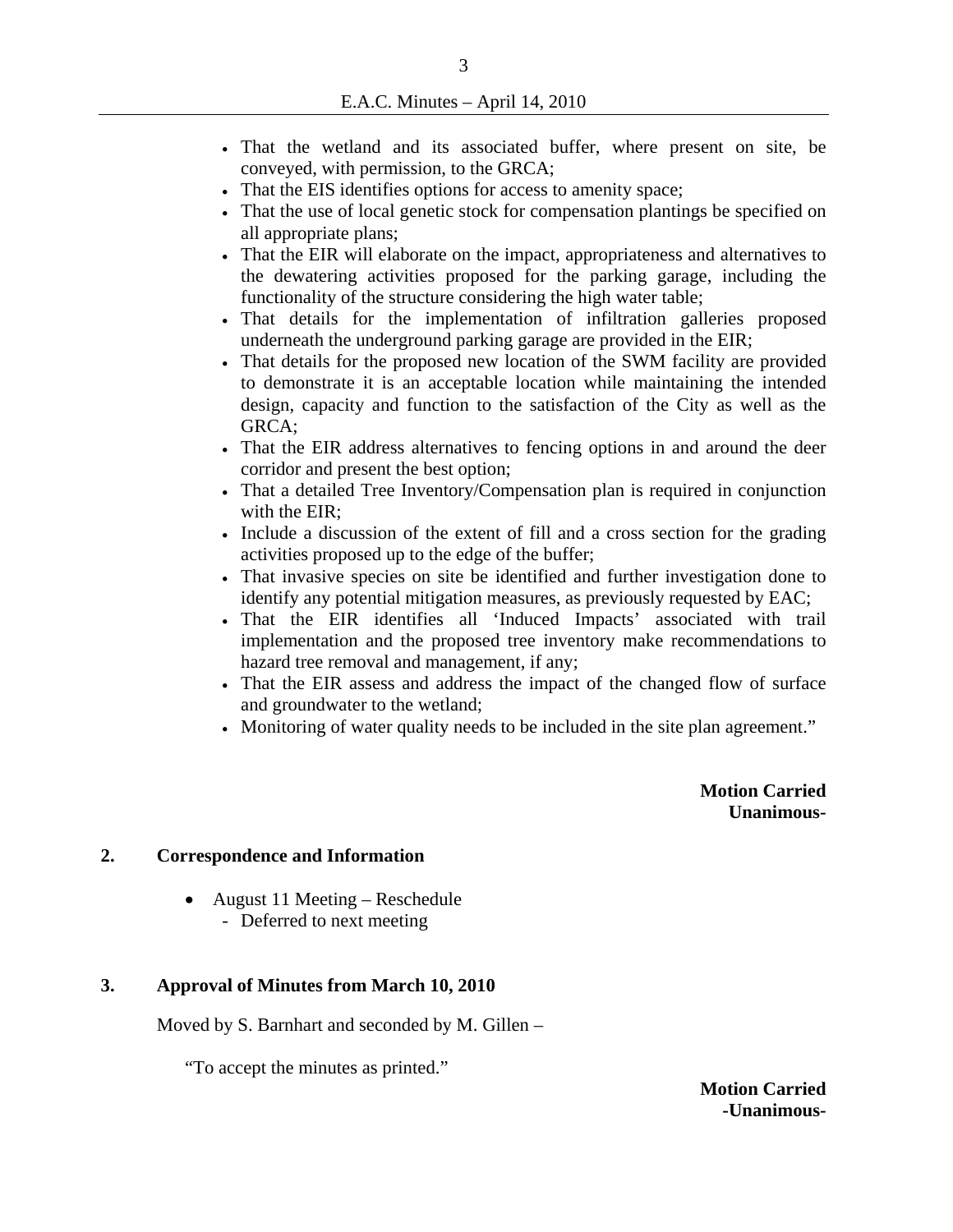## **4. Other Business:**

• Planning 101:

A Planning 101 session is scheduled with RSAC for April  $21^{st}$ .

# **5. Next Meeting**

Next meeting will be May 12, 2010.

The meeting was adjourned at 10:20 p.m.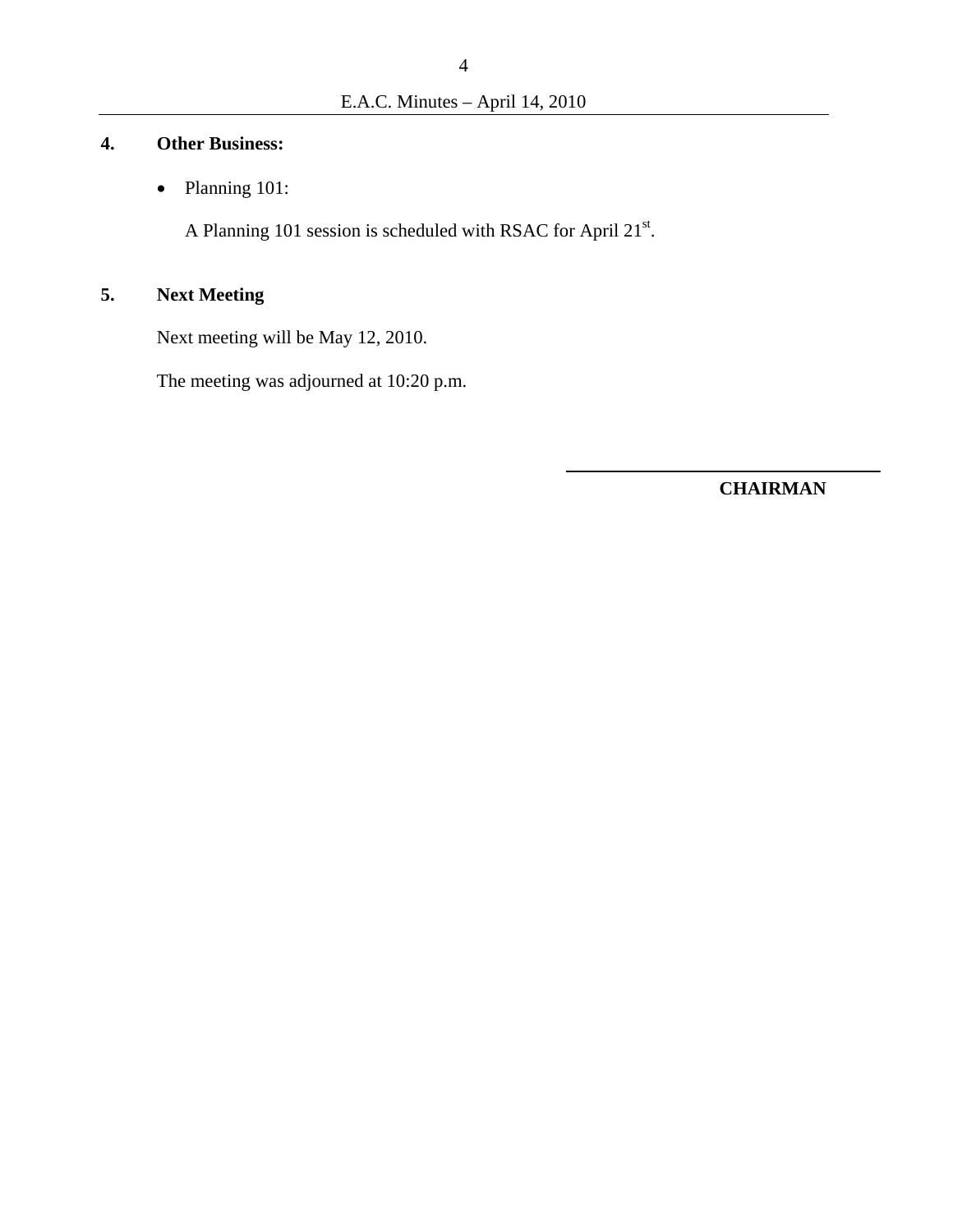## **MAY 12, 2010 7:00 P.M. MEETING ROOM 'C' CITY OF GUELPH –CITY HALL 1 CARDEN STREET**

- 1) Call to Order
- 2) Roll Call and Certification of Quorum
- 3) Declarations of Pecuniary Interest or Conflict of Interest
- 4) Acknowledgement of Delegations
- 5) Presentations
	- (1) City of Guelph Official Plan Update
		- o Presentation from City of Guelph staff
		- o Opportunity for questions and answers
- 6) Correspondence & Information  $\circ$  August 11<sup>th</sup> meeting - reschedule
- 7) Adoption of Minutes from Previous Meeting(s) April 14, 2010
- 8) Other Business
	- OP comments to the City by May  $20^{th}$
	- **Storm water Management Technical Advisory Committee**
	- **Upcoming Submissions**
- 9) Next Meeting
	- **June 9, 2010**
- 10) Adjourn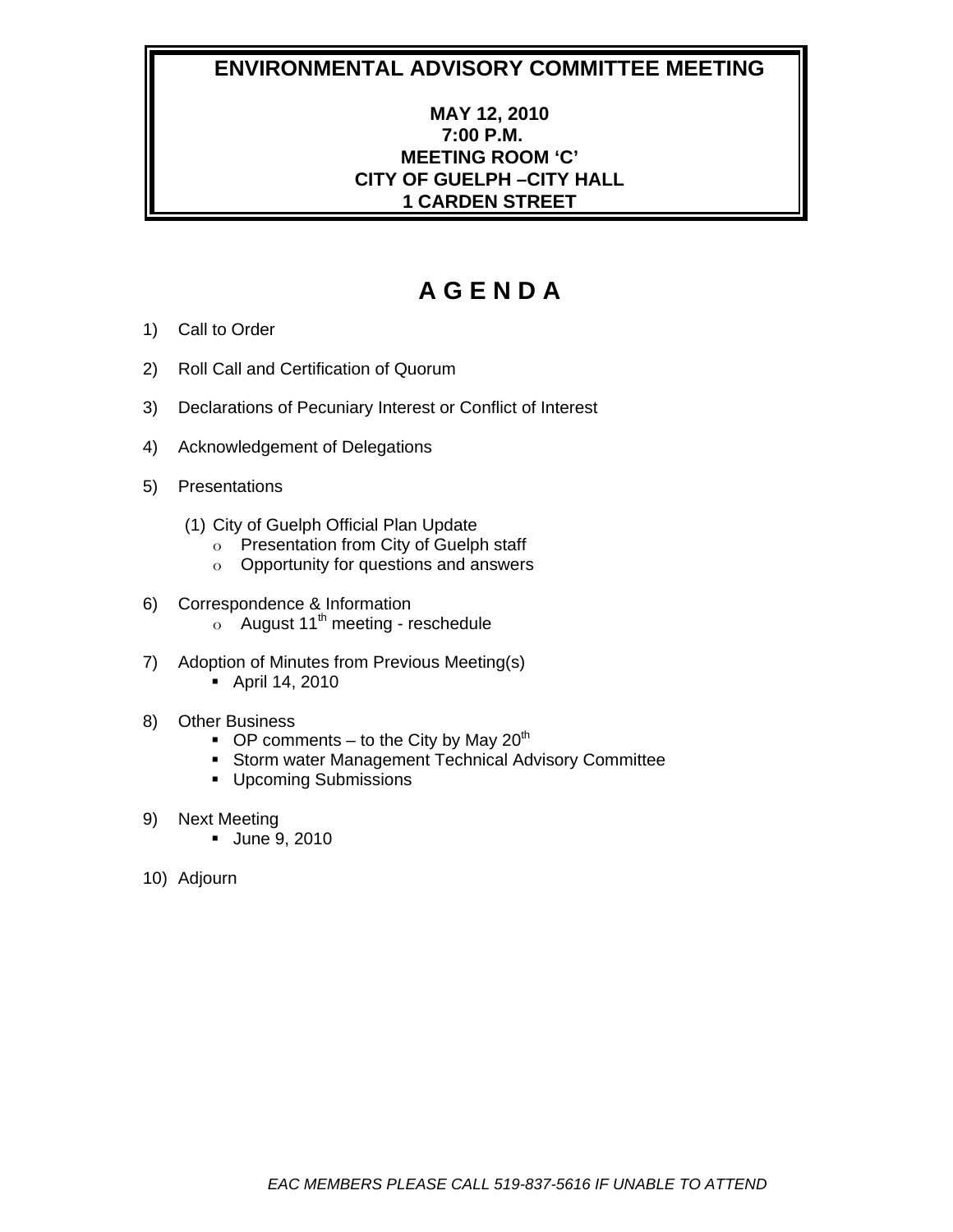## **ENVIRONMENTAL ADVISORY COMMITTEE WEDNESDAY, MAY 12, 2010 AT 7:00 P.M.**

## **COUNCIL COMMITTEE ROOM C MINUTES**

| <b>Present:</b> | P. Smith (Chair)                           | J. Suke   |
|-----------------|--------------------------------------------|-----------|
|                 | S. Barnhart                                | J. Tivy   |
|                 | K. McCormack                               | M. Gillen |
|                 |                                            |           |
| <b>Regrets:</b> | G. Drewitt, L. McDonnell, R. Johnson       |           |
|                 |                                            |           |
| Staff:          | J. McEachren, V. Laur, M. Plaunt, S. Young |           |

**External Groups**:

## **1. PRESENTATION - City of Guelph Official Plan Update**

M. Plaunt, Manager of Policy Planning and Urban Design with the City of Guelph, provided a brief overview on the Envision Guelph Draft Official Plan Update and noted that the document is a comprehensive update to Guelph's Official Plan in accordance with the Planning Act to:

- Set out the vision for sustainable growth to the year 2031.
- **Ensure consistency with the Provincial Policy Statement.**
- Establish a new Natural Heritage System and policies.
- **Integrate community energy planning with land use and transportation planning.**
- Provide a focus on high quality urban design.
- Implement the growth management framework adopted as part of Official Plan Amendment No. 39.
- Integrate changes to legislation, Master Plans and Studies recently adopted by Council.

M. Plaunt advised that a Statutory Public Meeting is scheduled for May 20, 2010 and the purpose of the meeting is to provide a formal opportunity for the public to provide verbal and/or written comments to Council on the Draft Official Plan Update. No decision will be made on the contents of the Draft Official Plan at this Statutory Public Meeting. The draft Official Plan has been available for public review since April  $19<sup>th</sup>$  and a series of Public Open Houses were held on April 20, 21, and 22.

M. Plaunt outlined the next steps in the public process:

- The Natural Heritage System policies (i.e. Section 4.1) will be brought back to Council for consideration for adoption on July 27, 2010.
- An additional public meeting before Council will be scheduled in late 2010 to receive additional comments on the balance of the draft Official Plan. The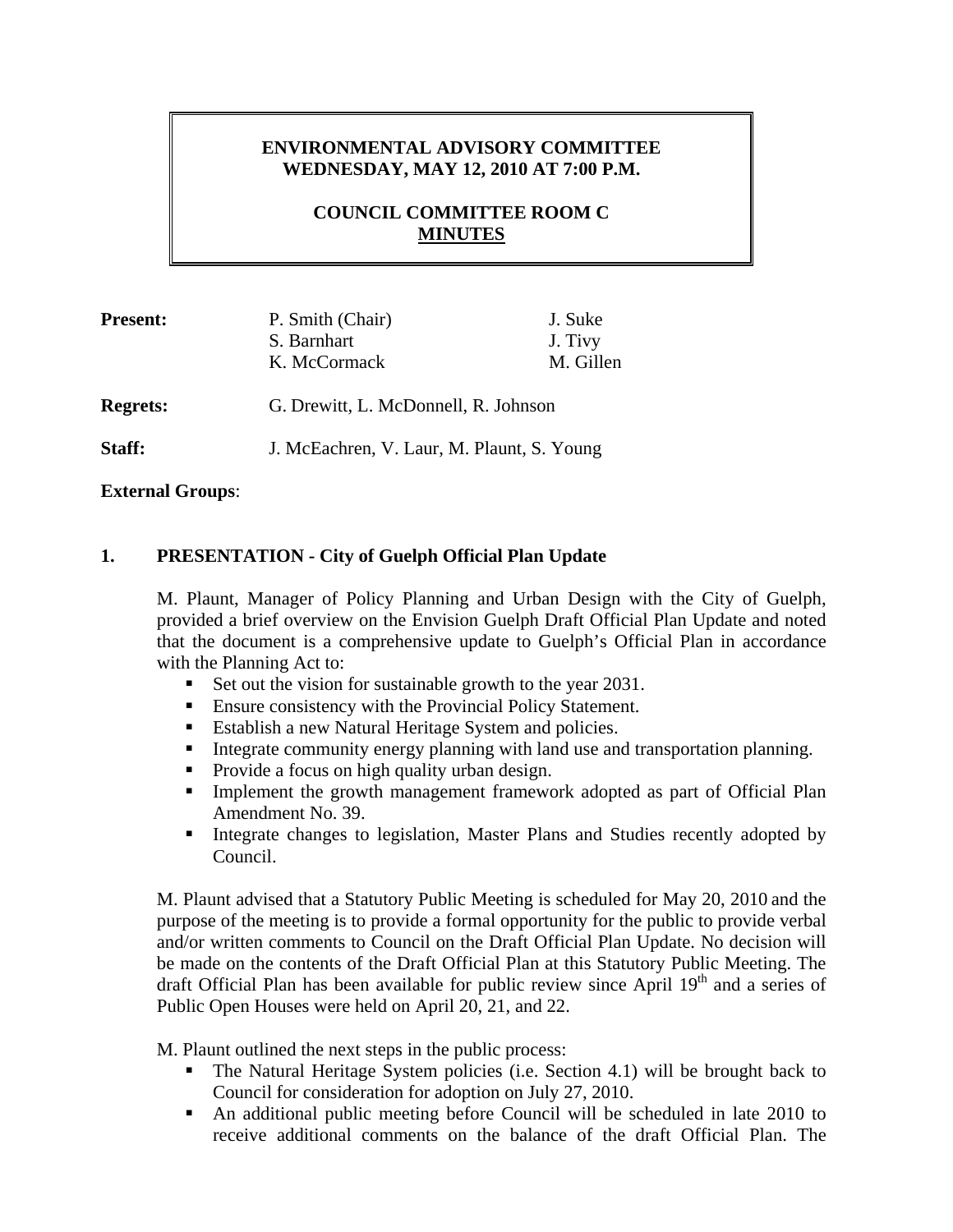balance of the Draft Official Plan Update will be deferred to provide more time for public review and input.

 The balance of the draft Official Plan will be brought back to Council for consideration early in 2011.

M. Plaunt distributed a "Detailed Summary of Draft Official Plan Update Changes" as well as changes/updates to the Draft Official Plan Mapping for EAC's review and provided a summary of the proposed changes including the following:

- Separate residential policies for the Built Up Area and the Greenfield Area to provide greater certainty within the Built Up Area and allow flexibility within the Greenfield area.
- Added a few more Commercial Service Areas and indicated that residential uses are no longer permitted in Commercial Service designations.
- Created a new Regeneration Area designation, which includes the former IMICO site and adjacent lands along York Road that will focus on the revitalization of this area.

General discussion took place and EAC noted the following items:

- EAC is interested to have the opportunity to view/comment on future heritage district plans.
- EAC would like to review proposals for the designation of heritage trees.

S. Young, Environmental Planner with the City of Guelph, provided an overview to the Natural Heritage section of the Draft Official Plan and reviewed the following proposed key changes:

- Replace the Core and Non-Core Greenlands designations and policies with Natural Heritage System designations and policies.
- $\blacksquare$  Integrates the PPS (2005).
- Systems approach to recognizing and maintaining the ecological function and connectivity of the City's NHS.
- Two Natural Heritage designations are identified on Schedule 2 (Significant Natural Areas and Natural Areas).
- **Passive uses permitted within the entire Natural Heritage System, e.g., low** impact scientific and education, fish and wildlife management.
- Minimum buffers are required for a number of features, e.g., 30 m from a Provincially Significant wetland.
- Minimum buffers to be established at the time of Environmental Impact Study(EIS), e.g., ANSI's, Significant Valleylands, Significant Wildlife Habitat.
- Identifies the significant portions of the Paris Galt Moraine for protection based upon 20% slope concentrations and closed depressions.
- Identified for long term permanent protection.
- Essential transportation and linear utilities may be permitted in specific features or areas i.e., Ecological Linkages, Significant Landform, Significant Valleylands, and Surface Water and Fish Habitat.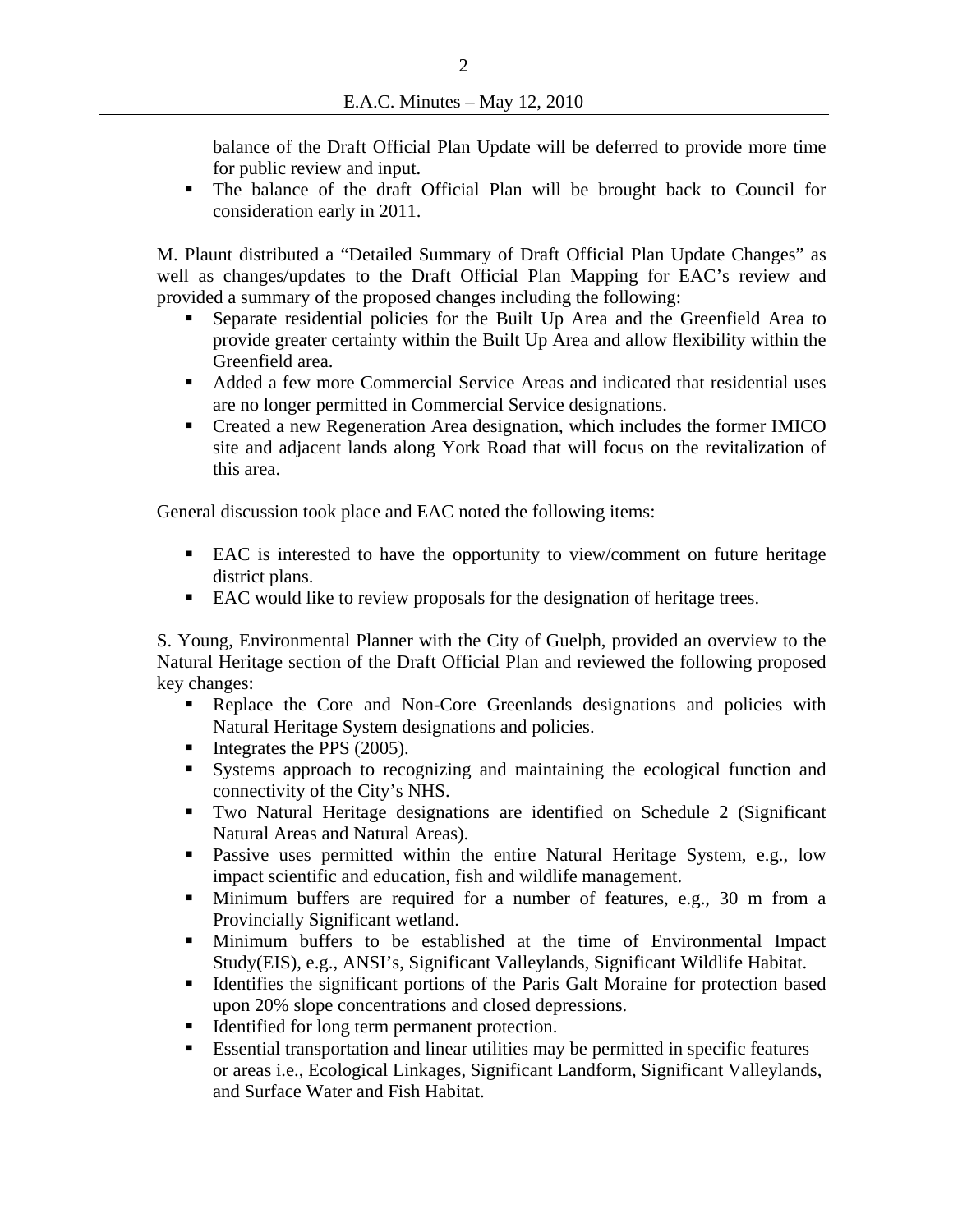- Stormwater management facilities permitted within certain buffers, Significant Valleylands, Ecological Linkages and Restoration Areas.
- Renewable energy systems permitted in Significant Valleylands.
- Includes Other Wetlands, Cultural Woodlands, and Habitat of Significant Species.
- Contains features and functions that require detailed study prior to consideration for development and site alteration.
- Development and site alteration may be permitted provided there is no negative impact to the natural features or their ecological functions.
- Requires protection of existing trees or Vegetation Compensation Plan required for removal of trees over 10 cm DBH and healthy native shrubs or cash-in-lieu.
- Requirement for tree and shrub inventory.
- Encourages protection of plantations, hedgerows, and individual trees which are not part of the Natural Heritage System.
- Establish urban tree canopy target of 40%.
- Vegetation Compensation Plan directs restoration predominantly to established buffers, Significant Valleylands, Significant Landform, Ecological Linkages and Restoration Areas.
- Stewardship and management policies added to address invasive species, deer, land stewardship, pollinator habitat and ecological monitoring.

General discussion took place and the following items were noted:

- J. McEachren to email the most recent set of comments the Committee had provided the City on the Natural Heritage Strategy to aid with their current review.
- S. Young to provide a word document for wordsmithing of the Natural Heritage Section.
- EAC members to provide P. Smith with draft comments on the Natural Heritage Strategy (Sections 4.1-4.2) by May 26, 2010. There is the potential for initiating a conference call if needed once the comments are in to Paul, otherwise time will be set aside at the next EAC meeting scheduled for June 9, 2010 to review the comments.

#### **2. Correspondence and Information**

August 11, 2010 Meeting – CANCELLED

#### **3. Approval of Minutes from April 14, 2010**

Moved by S. Barnhart and seconded by K. McCormack –

"To accept the minutes with the following amendments to the resolution for 1291 Gordon Street: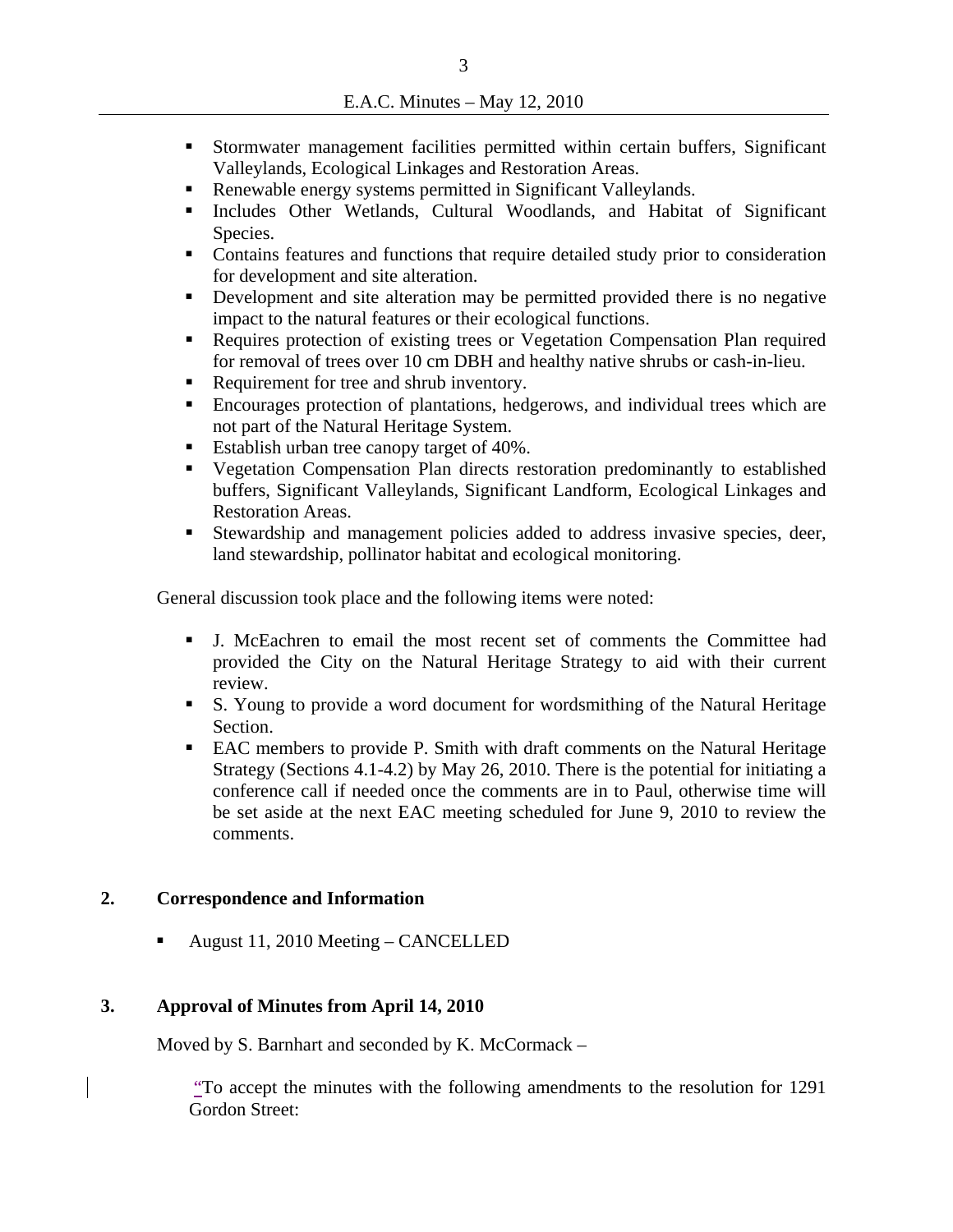- *Bullet point # 1 should read as follows* That habitat for species of conservation concern be assessed prior to commencing works on the property and appropriate timing for vegetation removals or associated activities should take place outside of breeding seasons.
- *Bullet point # 2 should read as follows* That the wetland and its associated buffer, where present on site, be conveyed, with permission, to the GRCA.
- *Bullet point # 10 should read as follows* Include a discussion of the extent of fill and a cross section for the grading activities proposed up to the edge of the buffer."

**Motion Carried -Unanimous-**

#### **4. Other Business:**

- **Storm water Management Technical Advisory Committee** 
	- The City is extending an invitation to any EAC member who wishes to be involved. Please reply to Jessica if you are interested.
- Upcoming Submissions
	- Dallan Submission Discussion of possible dates for a field trip to Dallan are either Tuesday, June 1 at 5:30pm or Wednesday, June 2 at 5:30pm. Please indicate to Jessica if any of these times work for you.
	- 246 Arkell Road EIS

#### **5. Next Meeting**

Next meeting will be June 09, 2010.

The meeting was adjourned at 10:15 p.m.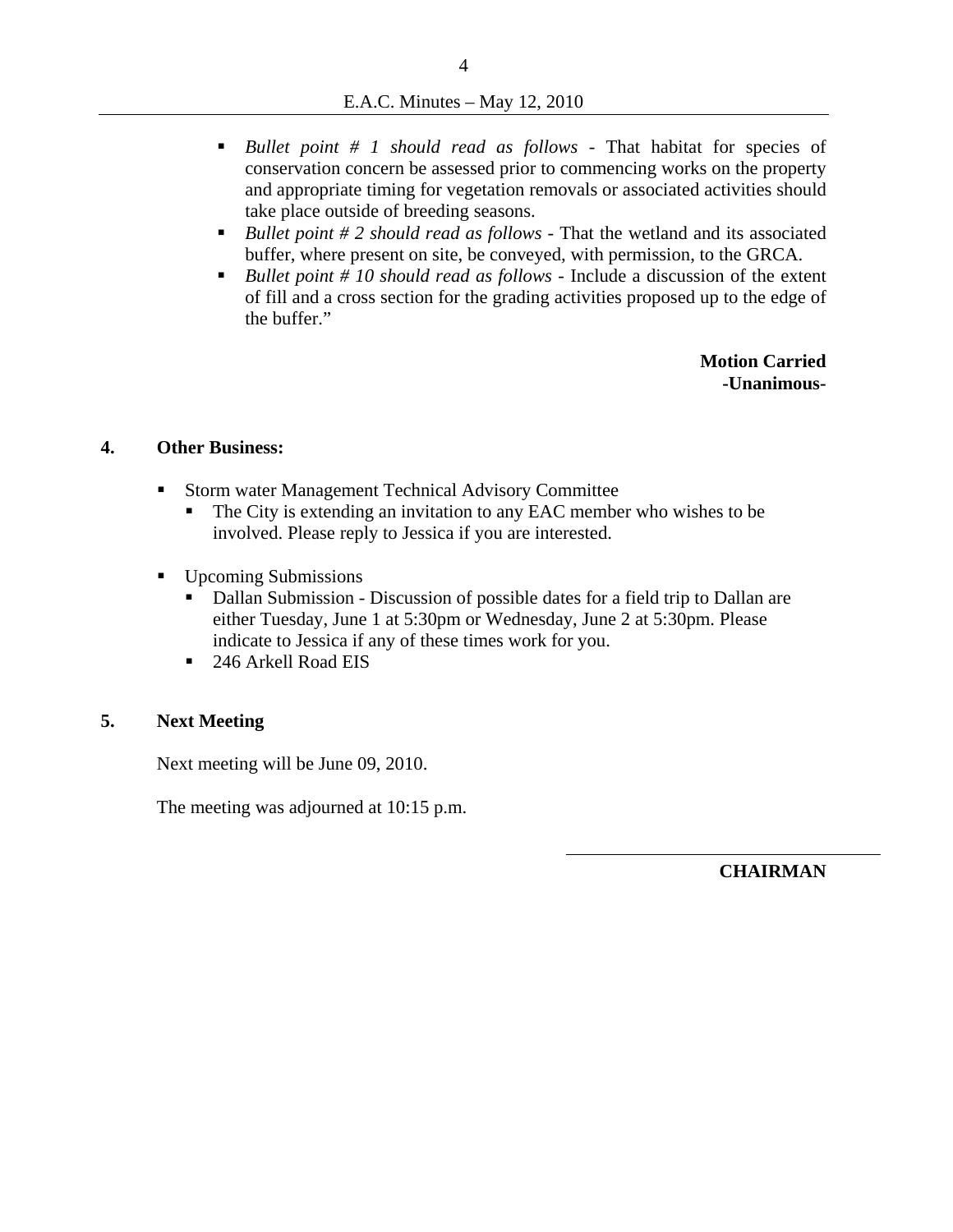## **JUNE 9, 2010 7:00 P.M. MEETING ROOM 'C' CITY OF GUELPH –CITY HALL 1 CARDEN STREET**

- 1) Call to Order
- 2) Roll Call and Certification of Quorum
- 3) Declarations of Pecuniary Interest or Conflict of Interest
- 4) Acknowledgement of Delegations
- 5) Presentation
	- (1) Dallan Subdivision Environmental Impact Study (EIS)
		- o Presentation from Stantec Consulting
		- o Hearing of Delegation(s)
		- o In Committee Discussion Motion
- 6) Correspondence & Information
	- o City of Guelph Tree By-law
- 7) Adoption of Minutes from Previous Meeting(s) o May 12, 2010
- 8) Other Business
	- o Upcoming Items
	- o Tributary A Work
	- o HCBP Plant Rescue
- 9) Next Meeting
	- o July 14, 2010
- 10) Adjourn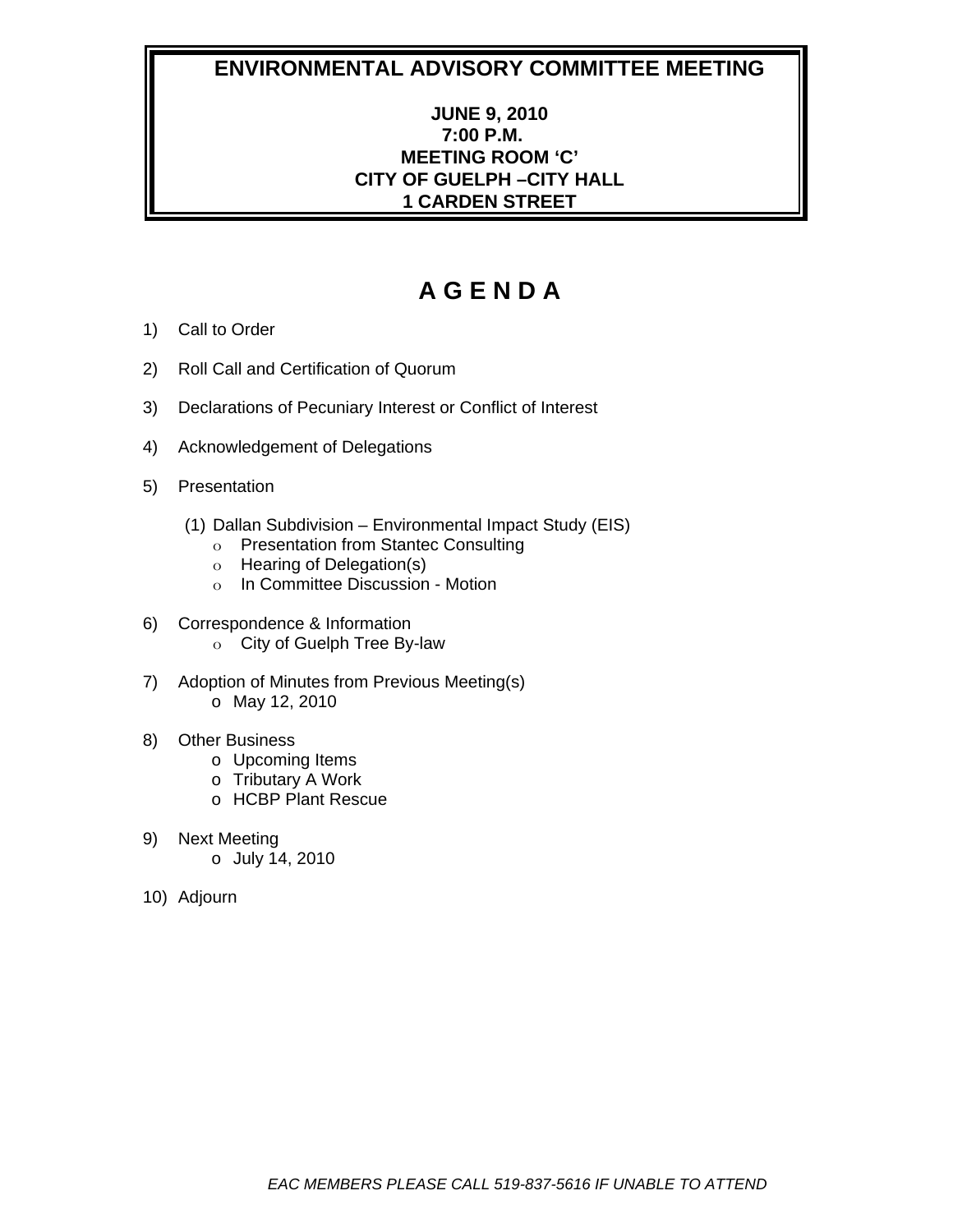## **ENVIRONMENTAL ADVISORY COMMITTEE WEDNESDAY, JUNE 09, 2010 AT 7:00 P.M.**

## **COUNCIL COMMITTEE ROOM C MINUTES**

| <b>Present:</b>         | P. Smith (Chair)<br>S. Barnhart<br>J. Suke                                                                                                                                                                                                                                                                                                                       | G. Drewitt<br>J. Tivy |
|-------------------------|------------------------------------------------------------------------------------------------------------------------------------------------------------------------------------------------------------------------------------------------------------------------------------------------------------------------------------------------------------------|-----------------------|
| <b>Regrets:</b>         | K. McCormack, L. McDonnell, M. Gillen, R. Johnson                                                                                                                                                                                                                                                                                                                |                       |
| Staff:                  | J. McEachren, V. Laur, K. Nasswetter                                                                                                                                                                                                                                                                                                                             |                       |
| <b>External Groups:</b> | Nancy Shoemaker, Black, Shoemaker, Robinson and Donaldson<br>Gwendolyn Weeks, Stantec Consulting Ltd.<br>Grant Whitehead, Stantec Consulting Ltd.<br>Ken Behm, K. J. Behm & Associates<br>Gerry Armstrong, Victoria Wood<br>Charles Cecile, Guelph Field Naturalists<br>Melanie Allard, University of Guelph Student<br>Judy Martin, Sierra Club<br>Hugh Whitely |                       |

G. Drewitt declared a conflict of interest on the Dallan Subdivision - Environmental Impact Study (EIS) agenda item.

#### **1. Dallan Subdivision – Environmental Impact Study**

J. McEachren, Environmental Planner with the City of Guelph, provided a brief overview on the Environmental Impact Statement for the proposed Dallan Subdivision.

K. Nasswetter, Senior Development Planner with the City of Guelph, was available to respond to questions from the Environmental Advisory Committee.

Nancy Shoemaker, from Black, Shoemaker, Robinson and Donaldson, spoke to the history of the application and its current status and was available to respond to questions.

Grant Whitehead, from Stantec Consulting Ltd., provided a brief summary of the Hydrogeology Study and noted the following:

- Groundwater galleries will be placed throughout the site.
- Surface water will be collected and directed to the stormwater ponds.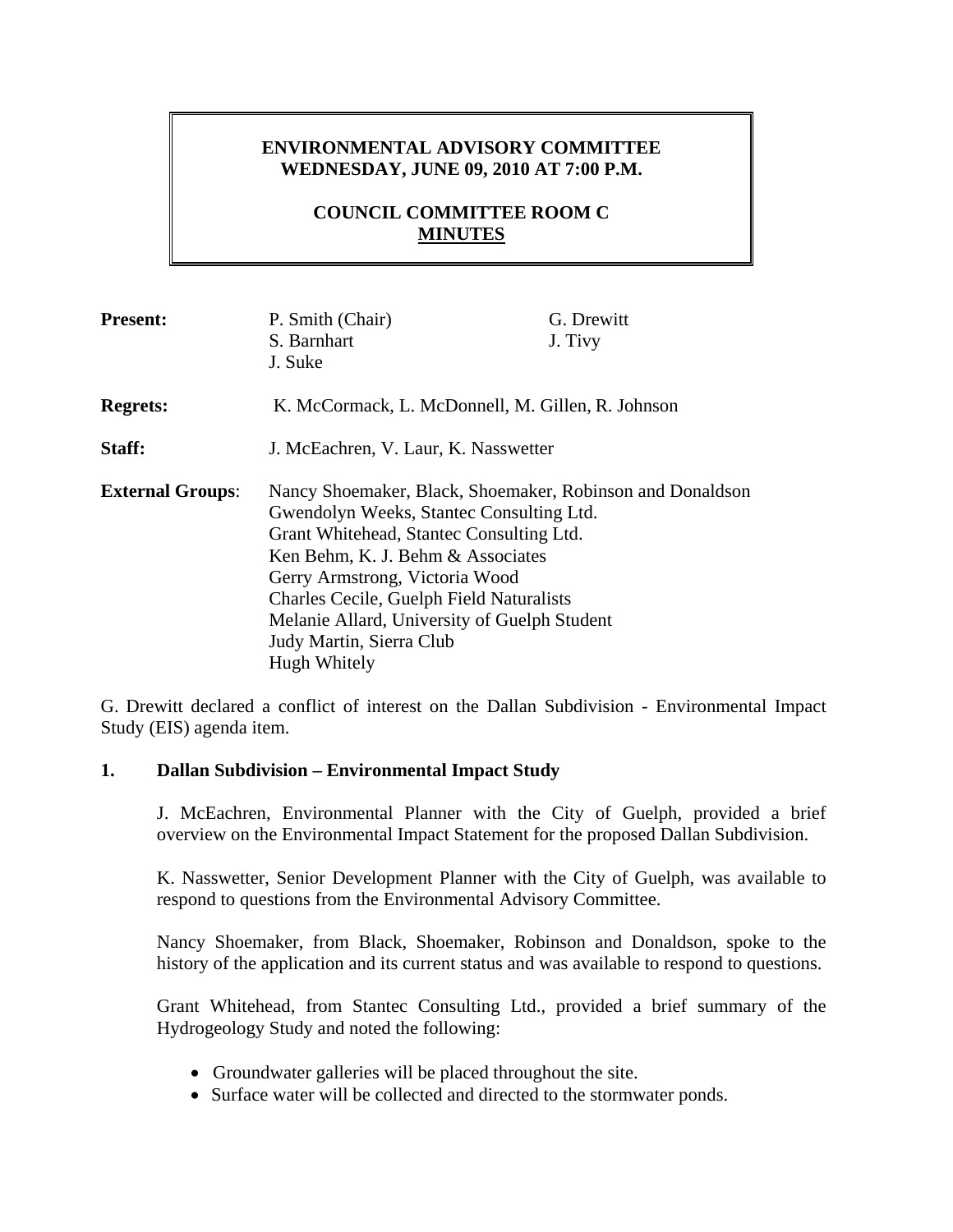Ken Behm, from K. J. Behm & Associates responded to questions from the Environmental Advisory Committee in regards to water table levels and stormwater drainage issues.

S. Barnhart noted that staging of development was important and that there are opportunities at the site plan stage to include any additional controls.

Gwendolyn Weeks, from Stantec Consulting Ltd., spoke to the ecology of the site noting the mitigated measures and impacts to the wildlife and amphibians moving through the area.

The floor was opened to delegations.

#### *Delegation:*

Charles Cecile, from the Guelph Field Naturalists, provided the following comments on the Dallan Subdivision - Environmental Impact Study:

- concerned about the Provincially Significant Wetland located on the property adjacent to Clair Road and maintaining its linkage to the rest of Halls Pond complex south of the property
- concerned about the thriving frog population and how to sustain it for the long term
- corridor is too narrow for amphibians to get to the woodlot at the back of the property
- loss of migration and linkage corridor for amphibians
- post construction monitoring needs to be included in the plan

#### *Delegation:*

Melanie Allard, University of Guelph student, provided the following comments on the Dallan Subdivision - Environmental Impact Study:

- concerned about the amphibians and the preservation of their habitats
- noted the effectiveness of using minnow traps for salamander sampling purposes is questionable
- noted a more diagonal corridor is more effective as it's a more direct route
- need to ensure increases of water depth doesn't occur

#### *Delegation:*

Judy Martin, Sierra Club, provided the following comments on the Dallan Subdivision - Environmental Impact Study:

- wetland buffers are inadequate to protect the habitat function of the wetland
- monitoring is inadequate to determine if species at risk are present
- polluted stormwater could impact the provincially-significant wetland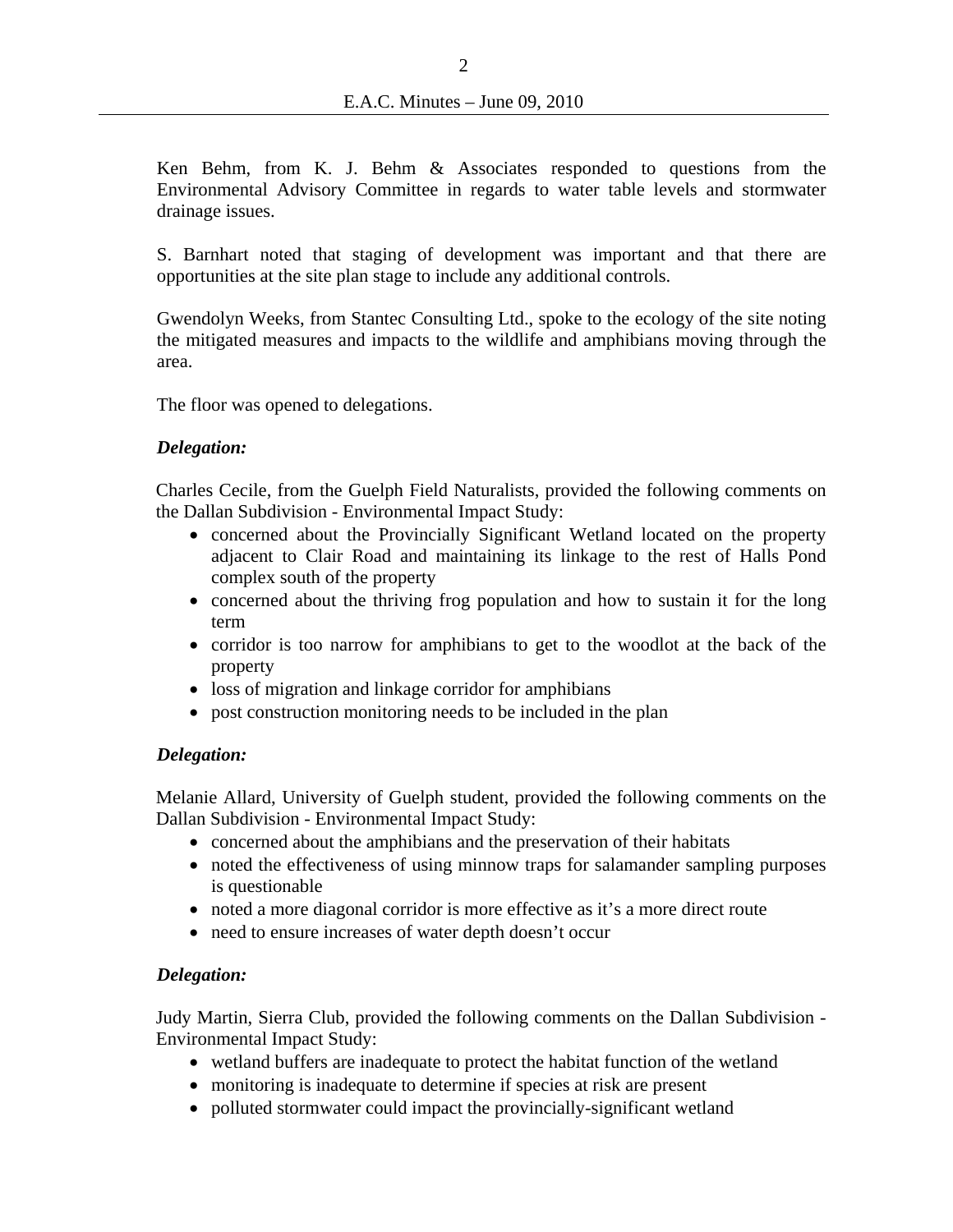- the subdivision plan violates GRCA and Environment Canada guidelines with regard to wetland protection
- the proposal does not comply with recommendations in the Hanlon Creek Watershed Plan, which has been adopted by Council
- the proposal is inconsistent with the proposed Natural Heritage Strategy
- the proposal is inconsistent with tree policies in the Official Plan and Strategic Plan
- lack of clarity in tree inventory
- believes tree and canopy loss will be dramatic

#### *Delegation:*

Hugh Whitely provided the following comments on the Dallan Subdivision - Environmental Impact Study:

- noted that future studies need to include a water quality impact assessment
- noted the need to keep natural vegetation
- concerned about road salt and the impact on the site suggested the reuse of salt
- a hydroperiod assessment needs to be done and continuous monitoring of the SWM system
- noted visual aspects of the environment have been ignored

General discussion took place and Gwendolyn Weeks, from Stantec Consulting Ltd. spoke to the design of the corridor area and wetland pockets.

Moved by S. Barnhart and seconded by J. Tivy

"That the Environmental Advisory Committee support the Environmental Impact Study prepared by Stantec Consulting for the Dallan Subdivision, with the following conditions:

- That items identified in the EIS to be included in the forthcoming EIR must include the following:
	- a) Details with regards to the vegetated swale proposed for the conveyance of storm water runoff to the wetland area south of Clair Road;
	- b) Identification of associated induced impacts with trail implementation as well as details on the trail design;
	- c) Proposed timing for vegetation removals or associated activities. These activities must take place outside of associated breeding seasons;
	- d) A detailed tree preservation/compensation plan including number of trees to be removed and proposed compensation for the removals as well as species identified for transplant on site;
	- e) Details surrounding the proposed wildlife culvert located beneath Road 1.
- That, as it pertains to the Western Chorus frog: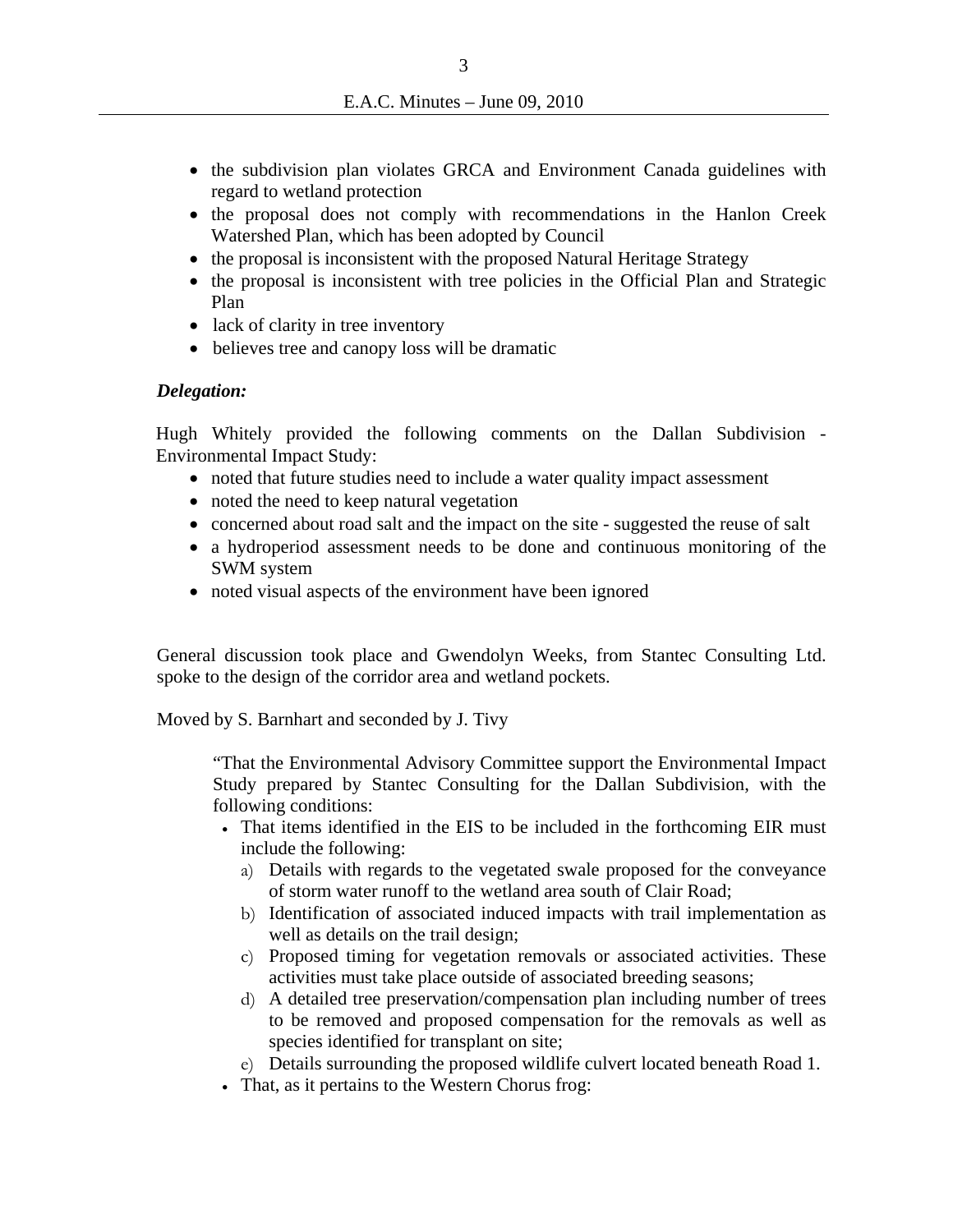- a) Protective buffers are maintained as no touch and associated mitigation measures must be implemented to ensure construction or related activities do not impede the species habit;
- b) That the document speaks to the adequacy of the buffers provided on the wetland and how it conforms to the 2008 COSEWIC Recovery Strategy for the species.
- That further explanation on the purpose, design and technical rationale and overall benefit of the amphibian stop over pond be provided;
- That the use of native species for compensation plantings should be specified on all appropriate plans due to the ecological sensitivity of the site;
- That buffers remain no touch areas;
- That the EIR identifies the locations of the relocated rock piles need to be identified, and prior to moving the rock piles, they should be assessed for potential species utilizing the habitats;
- That further detail, location, and planting plans for the proposed amphibian pond within the wildlife corridor must be identified in the EIR;
- That details surrounding the wildlife corridor, including any proposed planting plans, fencing options, staging and timing, and educational signage be outlined in the EIR;
- Establishment of a minimum 50 metre wide habitat corridor split between the Dallan property and the immediately adjacent property, designed to accommodate the needs of the target species found in the wetland adjacent to Clair Road, to be conveyed to the City;
- Address strategies to mitigate salt impacts on the wetlands;
- Implement best design practices to facilitate biological movement across Street #1 within the habitat corridor (e.g. culverts, speed bump, vegetation to the road verge, signs, reduced lighting etc.)
- Educational package for residents, include the Enviroguide."

**Motion Carried Unanimous-** 

#### **2. Correspondence and Information**

- City of Guelph Tree By-law
	- J. McEachren advised that comments are due to S. Young by June 18, 2010. The By-law will go to Council July 26, 2010.

#### **3. Approval of Minutes from May 12, 2010**

Moved by J. Suke and seconded by S. Barnhart –

"To accept the minutes as printed."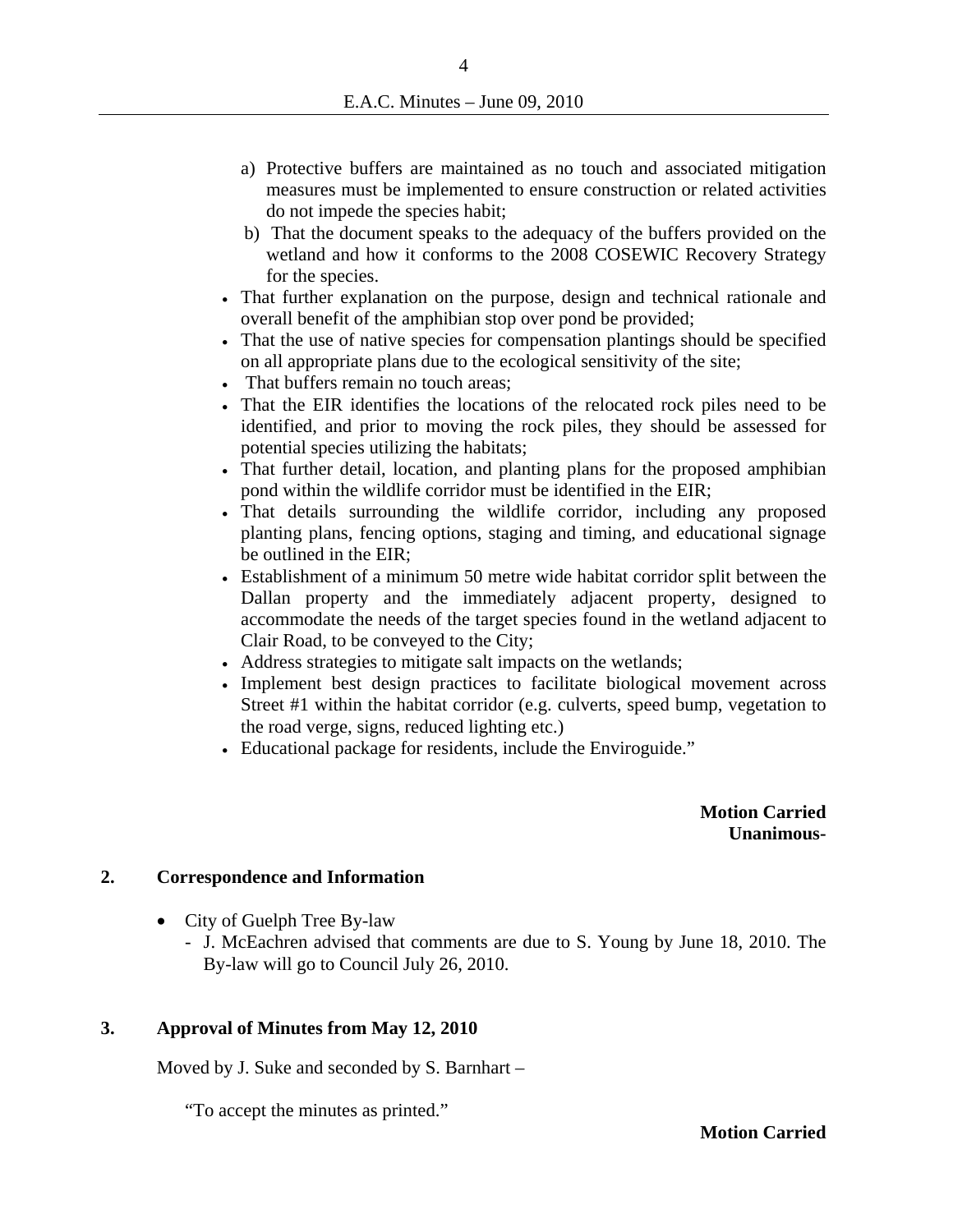**-Unanimous-**

#### **4. Other Business:**

- Upcoming Items:
	- 246 Arkell Road moved to September
	- Grangehill Phase 7 Terms of Reference for an Environmental Implementation Report
	- Watson Creek Subdivision Phase 3 Environmental Implementation Report
- Tributary A Work
	- J. McEachren advised that the City has partnered with Trout Unlimited to formalize our design to submit to the GRCA.
- HCBP Plant Rescue
	- J. McEachren advised that this initiative was started by Vicki Beard to work with the consultant to tag plants to be moved.
- Miscellaneous
	- J. McEachren advised that K. McCormack has resigned from the Committee. Her last meeting will be July 14, 2010.

#### **5. Next Meeting**

Next meeting will be July 14, 2010.

The meeting was adjourned at 10:10 p.m.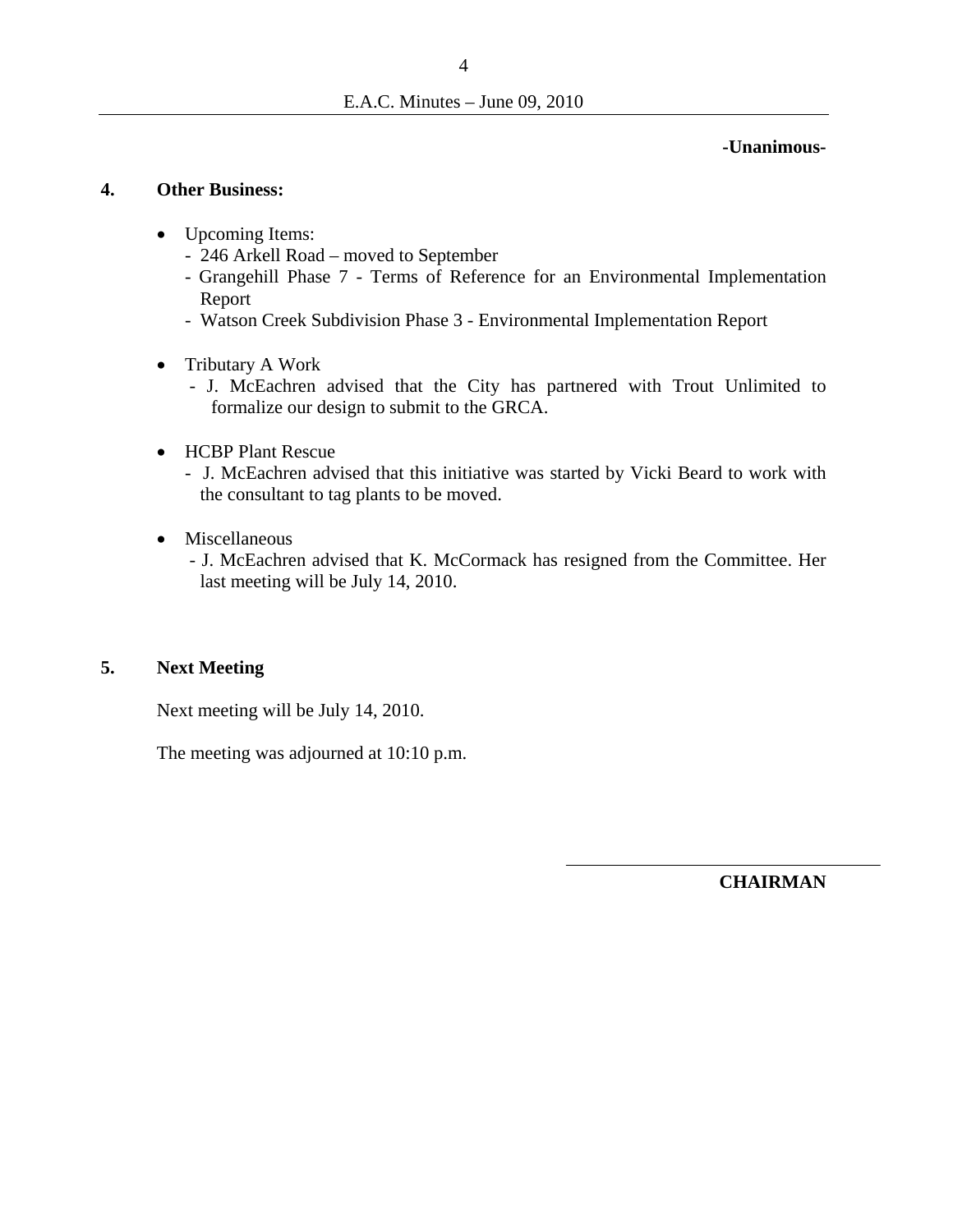## **JULY 14TH, 2010 7:00 P.M. MEETING ROOM 'C' CITY OF GUELPH –CITY HALL 1 CARDEN STREET**

- 1) Call to Order
- 2) Roll Call and Certification of Quorum
- 3) Declarations of Pecuniary Interest or Conflict of Interest
- 4) Acknowledgement of Delegations
- 5) Presentation
	- (1) Grange Hill Phase 7 Environmental Implementation Report Terms of Reference
		- o Presentation from Aboud & Associates
		- o Hearing of Delegation(s)
		- $\circ$  In Committee Discussion Motion
	- (2) Watson Creek Phase III Environmental Implementation Report
		- o Presentation from Gambsy & Mannerow
		- o Hearing of Delegation(s)
		- o In Committee Discussion Motion
- 6) Correspondence & Information
	- o City of Guelph Tree By-law
	- o Project Follow Up's
- 7) Adoption of Minutes from Previous Meeting(s)
	- **June 9, 2010**
- 8) Other Business
	- **Upcoming Items**
	- August Holidays
	- **-** Committee Member Re-Appointments
- 9) Next Meeting
	- September 8, 2010
- 10) Adjourn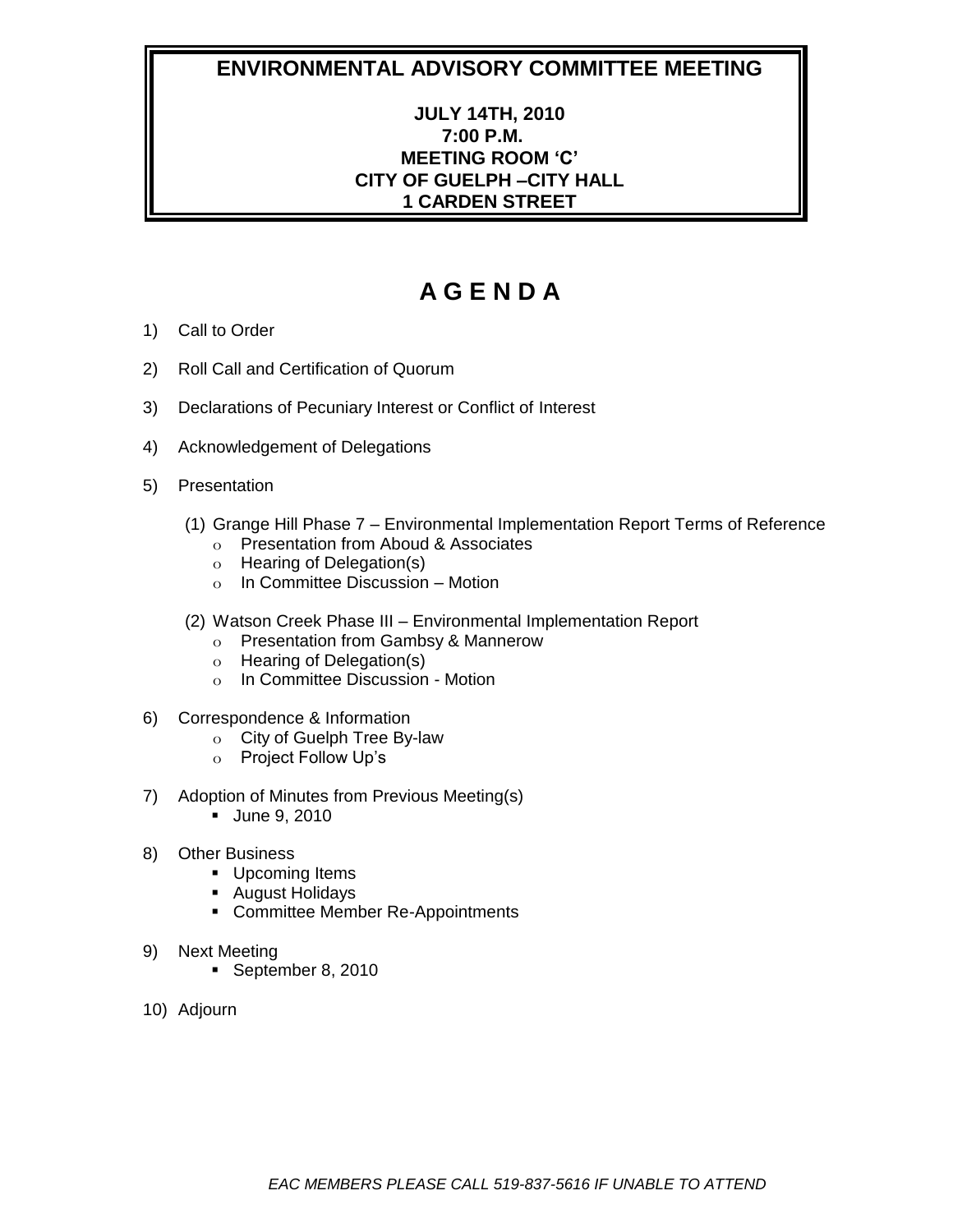## **ENVIRONMENTAL ADVISORY COMMITTEE WEDNESDAY, JULY 14, 2010 AT 7:00 P.M.**

## **COUNCIL COMMITTEE ROOM C MINUTES**

| <b>Present:</b>         | P. Smith (Chair)                                                                                                                                                                                                                                                     | G. Drewitt |
|-------------------------|----------------------------------------------------------------------------------------------------------------------------------------------------------------------------------------------------------------------------------------------------------------------|------------|
|                         | S. Barnhart                                                                                                                                                                                                                                                          | J. Suke    |
| <b>Regrets:</b>         | K. McCormack, L. McDonnell, M. Gillen, R. Johnson, J. Tivy                                                                                                                                                                                                           |            |
| Staff:                  | J. McEachren, V. Laur                                                                                                                                                                                                                                                |            |
| <b>External Groups:</b> | Nancy Shoemaker, Black, Shoemaker, Robinson and Donaldson<br>Kevin Butt, Aboud & Associates Inc.<br>Angela Kroetsch, Gamsby and Mannerow Ltd.<br>Mirek Sharp, North-South Environmental Inc.<br>Leah Lefler, North-South Environmental Inc.<br>Brian Roth, RALA Inc. |            |

#### **1. Grange Hill Phase 7 – Environmental Implementation Report Terms of Reference**

J. McEachren, Environmental Planner with the City of Guelph, provided a brief overview on the Environmental Implementation Report Terms of Reference for the proposed Grange Hill Phase 7 Subdivision.

Kevin Butt, from Aboud & Associates Inc., spoke to the application and reported on the following:

- The Developer was of the opinion that trail construction and educational signage was covered under the Development Charges. Concern was expressed about developing a subdivision that the City will eventually be connecting to.
- Tree compensation and enhancement measures are basically limited to cutting for the storm water management pond.
- The tree compensation plan will be completed in a few weeks and will be an appendix of the Environmental Implementation Report. The EIR will be prepared in the fall.
- Parks Planning expressed concerns about the location of the trail within the natural areas.

General discussion took place and the Environmental Advisory Committee expressed concern in regards to the topsoil removal and replacement.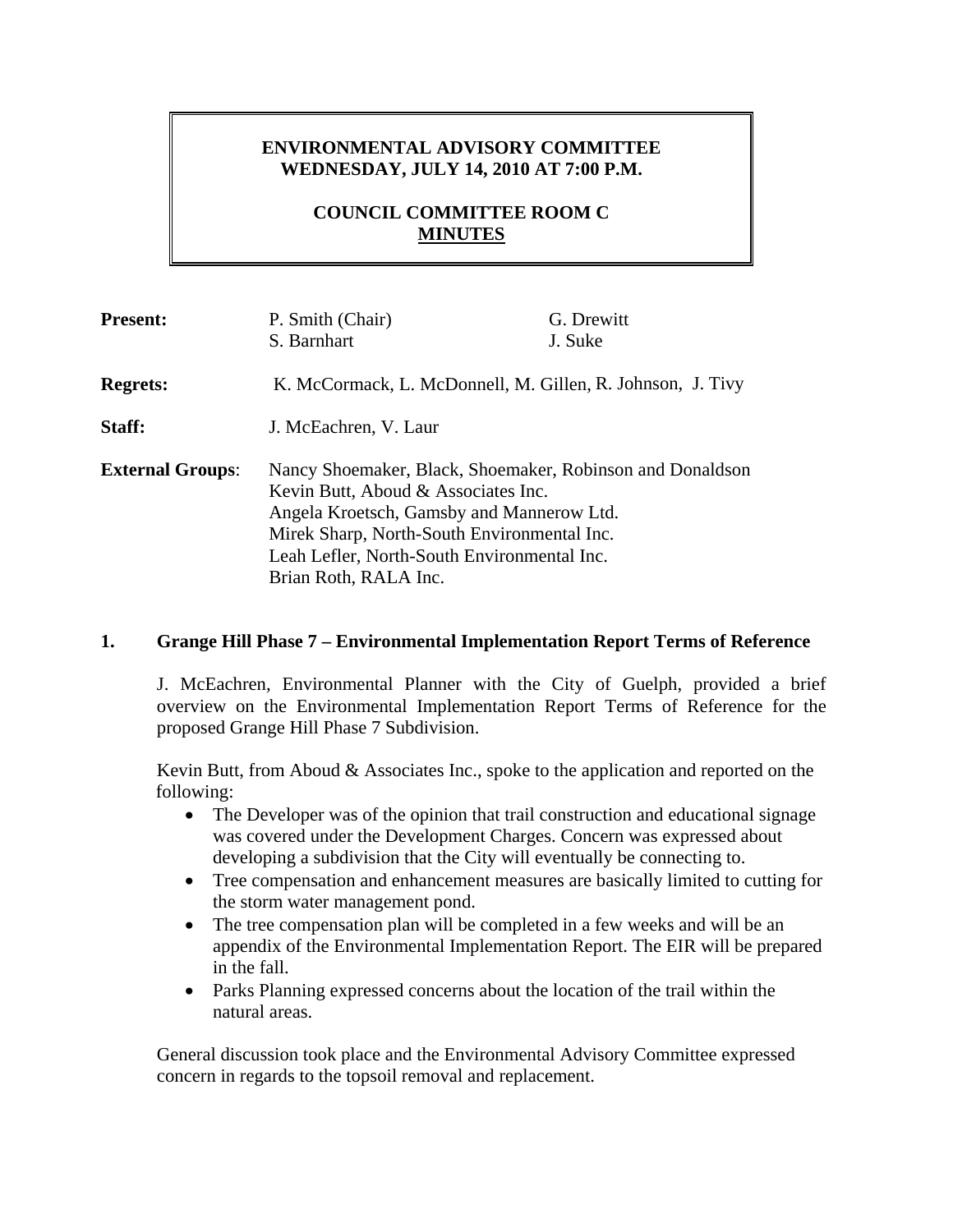#### Moved by S. Barnhart and seconded by J. Suke

"That the Environmental Advisory Committee support the Environmental Implementation Report Terms of Reference prepared by Aboud & Associates Inc. for the Grange Hill Phase 7 Subdivision., with the following conditions:

- That the use of native species for landscape/compensation plantings be specified on all appropriate plans and detailed within the report;
- That future lighting is directed away from natural features;
- That the EIR address potential edge effects cultural thicket removal could have on species utilizing the area;
- That the EIS specify how the proposed development is in conformance with appropriate City policies;
- That a Tree Conservation Plan be prepared and will include all trees 10cm or greater, as well as the size, species and health of the tree(s);
- That replacement/compensation and enhancement measures be detailed for vegetation being removed from the site;
- That the value and amount of the treated runoff proposed for dispersal into the wetland needs to be provided and the effects of the proposed runoff (rate of flow, seasonal fluctuations, temperature) into the wetland or other natural features be detailed;
- That the EIR identify whether or not the development will impact the natural hydroregime of the downstream features;
- That the EIR address how the development will mitigate or maintain habitat requirements for area sensitive species in the area;
- That the types of tree protection fencing proposed for any tree(s) being retained be identified within the EIR;
- That vegetation removal occurs outside of breeding bird season and these timelines be provided in detail;
- That details surrounding the 50m wetland setback and how that will be maintained and mitigated during the construction period be provided;
- That the environmental impacts associated with possible trail corridors, as well as park development, be detailed within the EIR;
- That the EIR include the proposed trail layout and grades associated with the trail development on the grading plan;
- That Low Impact Development measures be identified for implementation wherever possible;
- That educational signage for the stormwater management, trails, and adjacent wetland features be included and detailed;
- That the EIR investigate the opportunities for seed bank salvage from the 2.2 ha semi-natural vegetated area prior to disturbance/grading taking place on the site and,
- That educational material, such as the EnviroGuide, is provided to new homeowner."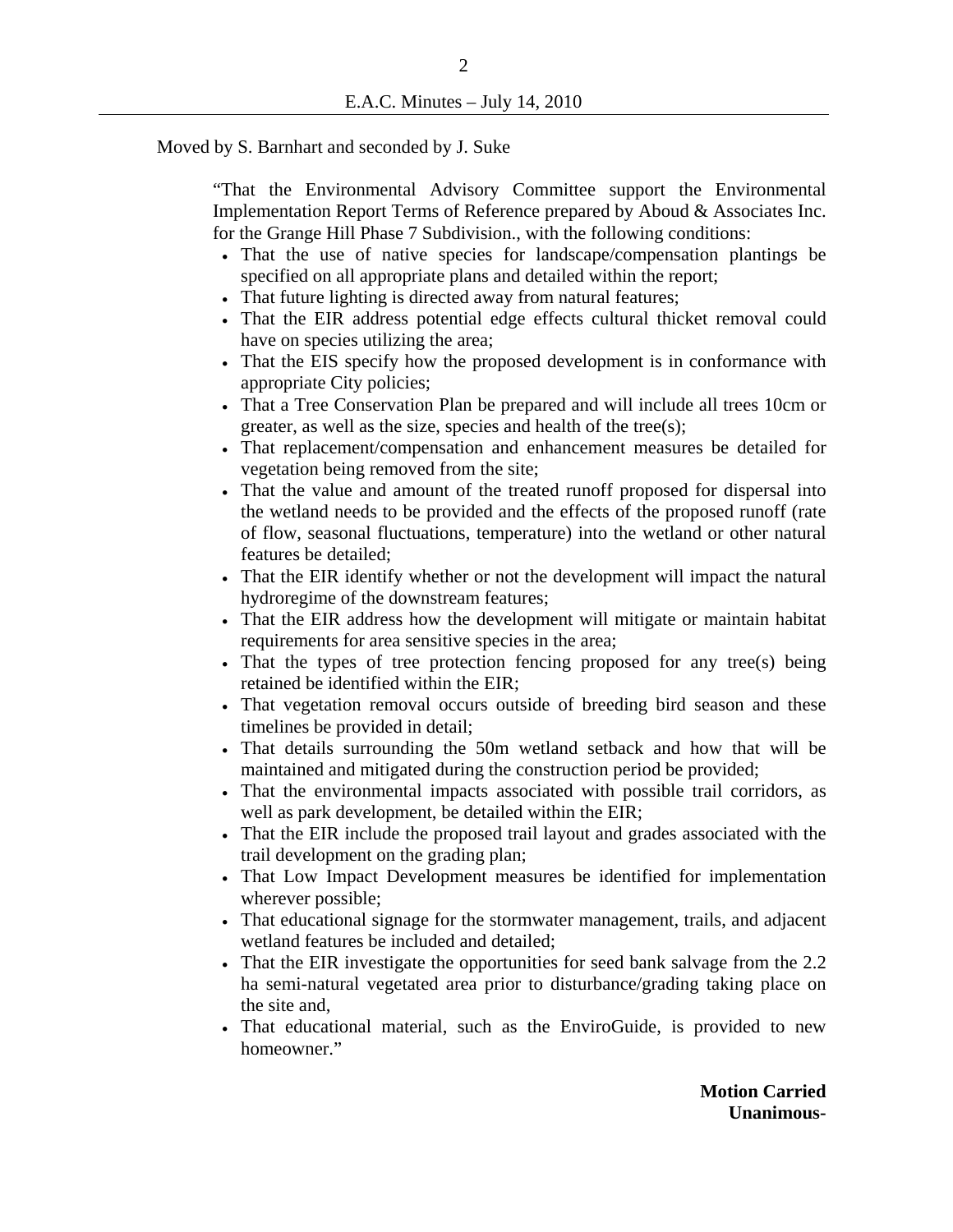#### **2. Watson Creek Phase III – Environmental Implementation Report**

J. McEachren, Environmental Planner with the City of Guelph, provided a brief overview on the Environmental Implementation Report for the proposed Watson Creek Phase III Subdivision.

Nancy Shoemaker, from Black, Shoemaker, Robinson and Donaldson provided a brief overview on the history of the subdivision.

Mirek Sharp, from North-South Environmental Inc. spoke to the tree compensation plan and recapped what it contained. He noted that more ecological integrity has been incorporated into the plan.

Brian Roth, from RALA Inc. spoke to the plant list for the restoration and compensation plan. He noted that plants will be planted in groupings and that the trees in the stormwater management pond and living fence are in addition to the tree compensation planting plan.

General discussion took place and the Environmental Advisory Committee noted that a detailed scarring of soil within the planting process for trees needs to occur.

Moved by J. Suke and seconded by G. Drewitt

"That the Environmental Advisory Committee support the Environmental Implementation Report, and associated documents, prepared by Gambsy and Mannerow for the Watson Creek Phase III Subdivision., with the following conditions:

- That the EIR elaborate on the timing for breeding bird season occurs and the stipulations in place during this time.
- That the "tubex" stem protectors be reflected on the landscape plans as identified in the EIR;
- That the location of proposed tree protection be shown on the appropriate plans (Grading plans and landscape plans);
- That the EIR identify the proposed invasive removal technique to be utilized on site as well as the proposed timing for these removals;
- That the trail layout had be reflected on the grading plan;
- That the sediment control fencing shown on the sediment and erosion control plans be adjusted to accommodate the proposed trail;
- That the EIR identify the property demarcation bollards identified outlined on the landscape plans are in conformance with City policies and those identified on the landscape plans;
- That discrepancies on page 26 with blocks 88 and 89 be addressed;
- That the EIR include a timeline for proposed works;
- The use of native species for compensation/restoration plantings should be specified due to the ecological sensitivity of the site, and
- That educational material such as the EnviroGuide should be provided to new homeowner.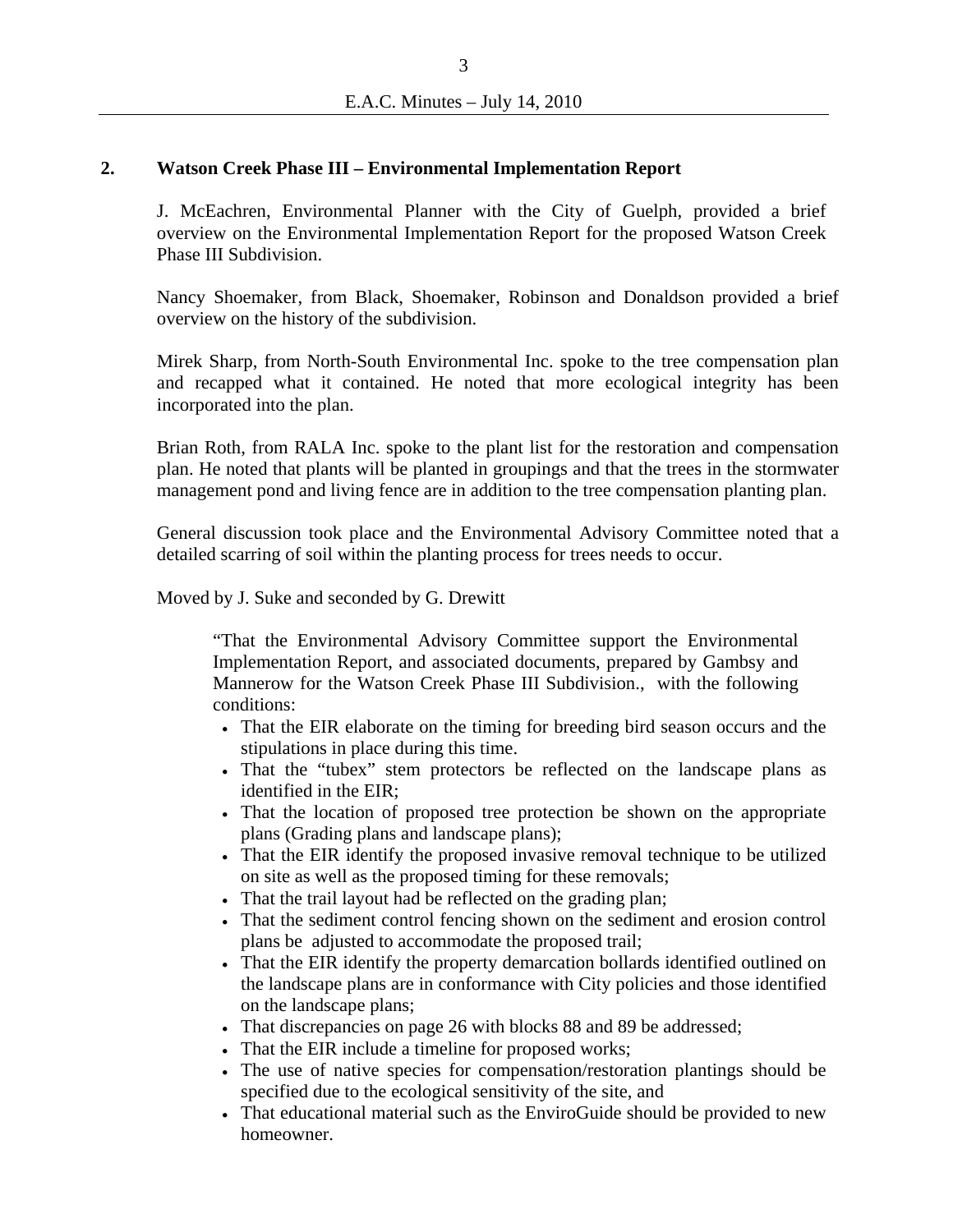That EAC supports the intent of horizontal boring for the installation of the sanitary trunk sewer beneath Watson Creek."

> **Motion Carried Unanimous-**

#### **3. Correspondence and Information**

• City of Guelph Tree By-law

- The By-law will go to Council July 26, 2010.

#### **4. Approval of Minutes from June 9, 2010**

Moved by S. Barnhart and seconded by G. Drewitt –

"To accept the minutes with the following amendments:

- Under item #1 (Dallan Subdivision Environmental Impact Study) Motion -Bullet point # 8 and 9 to read as:
	- . "That details surrounding the wildlife corridor, including any proposed planting plans, fencing options, staging and timing, and educational signage be outlined in the EIR;
	- Establishment of a minimum 50 metre wide habitat corridor split between the Dallan property and the immediately adjacent property, designed to accommodate the needs of the target species found in the wetland adjacent to Clair Road, to be conveyed to the City;"

**Motion Carried -Unanimous-**

#### **5. Other Business:**

- Upcoming Items:
	- 246 Arkell Road moved to September
	- There will not be an EAC meeting in August
	- Committee Member Re-Appointments Kelly, Rob and Steve have resigned from the Committee. These vacancies will be advertised as soon as possible.

#### **6. Next Meeting**

Next meeting will be September 08, 2010. The meeting was adjourned at 9:45 p.m.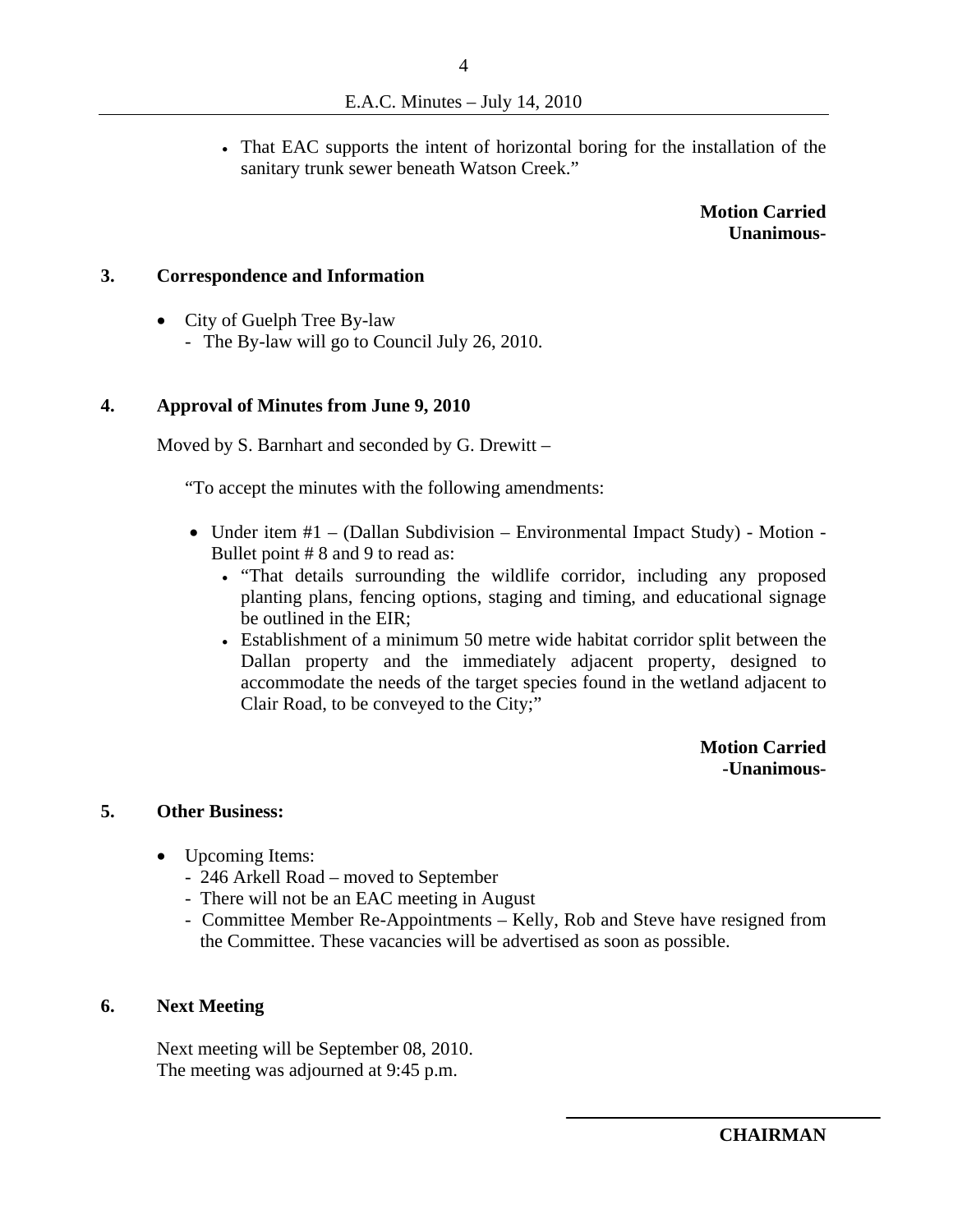## **SEPTEMBER 8, 2010 7:00 P.M. MEETING ROOM 'C' CITY OF GUELPH –CITY HALL 1 CARDEN STREET**

- 1) Call to Order
- 2) Roll Call and Certification of Quorum
- 3) Declarations of Pecuniary Interest or Conflict of Interest
- 4) Acknowledgement of Delegations
- 5) Presentation
	- (1) Arkell North Environmental Impact Statement Terms of Reference
		- o Presentation from Natural Resource Solutions Inc.
		- o Hearing of Delegation(s)
		- o In Committee Discussion Motion
- 6) Correspondence & Information
	- o Strategic Urban Forest Management Stakeholder Group
	- o Project Follow Up's
- 7) Adoption of Minutes from Previous Meeting(s)
	- July 14, 2010
- 8) Other Business
	- **Upcoming Items**
	- Committee Member Appointments
- 9) Next Meeting
	- October 13, 2010
- 10) Adjourn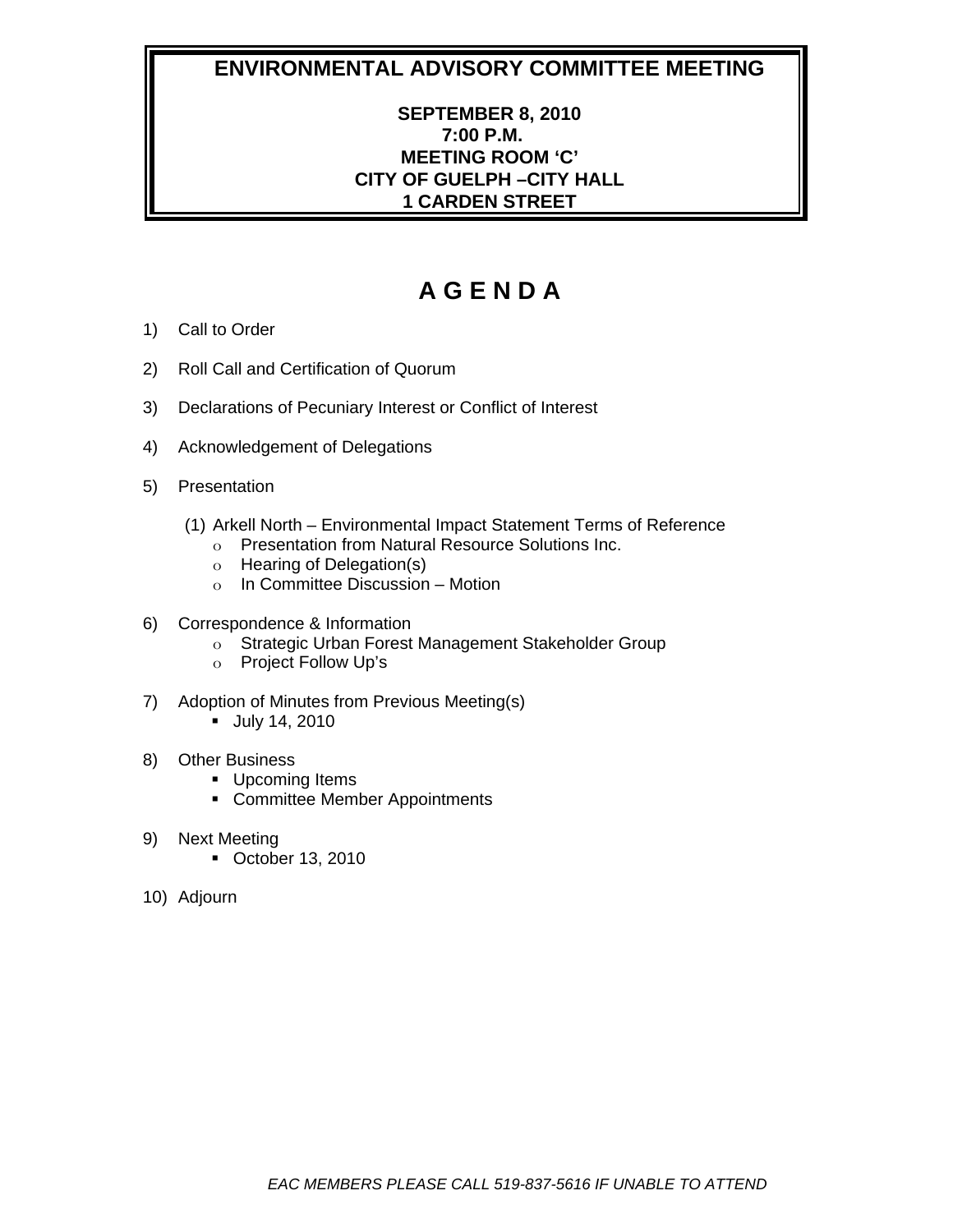## **ENVIRONMENTAL ADVISORY COMMITTEE WEDNESDAY, SEPTEMBER 08, 2010 AT 7:00 P.M.**

## **COUNCIL COMMITTEE ROOM C MINUTES**

L. McDonnel J. Suke M. Gillen J. Tivy

**Present:** P. Smith (Chair) G. Drewitt

**Regrets:**

**Staff:** J. McEachren, V. Laur

**External Groups**: David Stephenson, Natural Resource Solutions Inc.

## **1. Arkell North – Environmental Impact Statement Terms of Reference**

J. McEachren, Environmental Planner with the City of Guelph, provided a brief overview on the Arkell Road North development proposal.

David Stephenson, from Natural Resource Solutions Inc. spoke to the application and noted the following:

- Part of the site is located in the Hanlon Watershed.
- The wildlife corridor is in the Natural Heritage System and the Torrance Creek Subwatershed.

General discussion took place and the Environmental Advisory Committee noted that the Environmental Impact Statement needs to show preliminary trail configuration and assess its environmental impact.

Moved by G. Drewitt and seconded by M. Gillen

"That the Environmental Advisory Committee support the Environmental Impact Study Terms of Reference and associated documents, prepared by Natural Resource Solutions for the Arkell Road North proposed development with the following conditions:

- That the EIS detail how the proposal is in conformance with the Natural Heritage Strategy, the City's Official Plan, the Torrance Creek Subwatershed Study and the Hanlon Creek Subwatershed Plan;
- That the Environmental Impact Study reflect:
	- The content requirements of the Official Plan Environmental Impact Studies Section.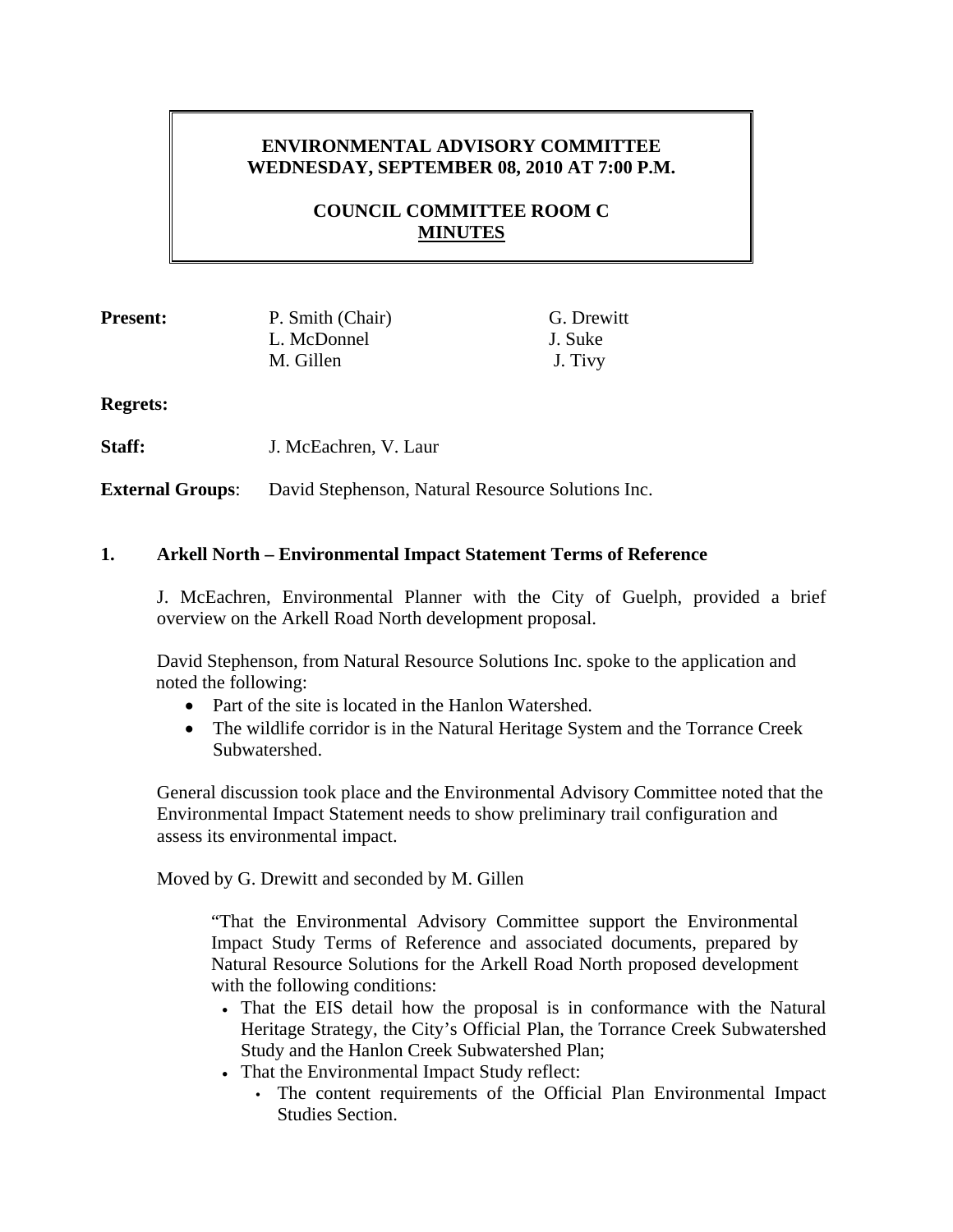- The Grand River Conservation Authority Environmental Impact Study Guidelines.
- Impact Assessment Guidelines for the Torrance Creek Subwatershed.
- Natural Heritage Reference Manual,  $2<sup>nd</sup>$  Edition, Section 13.5
- That a description of the proposed development, the rationale for the development and a description of alternatives be provided;
- That findings from the hydrogeological investigations and the stormwater management report be incorporated into the EIS;
- That the EIS include details regarding the wildlife corridor, including size and location;
- That low impact development measures be incorporated into the design wherever possible;
- That short and long-term monitoring requirements be clearly articulated;
- That the use of native species for compensation/restoration plantings be specified;
- Educational materials such as the EnviroGuide should be provided to new homeowner, and
- That the EIS show preliminary trail configuration and assess its environmental impact."

**Motion Carried Unanimous-**

#### **2. Correspondence and Information**

- Strategic Urban Forest Management Stakeholder Group
	- An invitation has been extended to the Environmental Advisory Committee. The meeting is tentatively scheduled for Tuesday, September 21, 1:00-4:00 pm at City Hall.
- Project Follow-ups
	- J. McEachren advised that Fall will be intensive with numerous development applications coming to EAC.

#### **3. Other Business:**

• Committee Member Appointments: - J. McEachren advised that we may have a full Committee for the next meeting.

#### **4. Approval of Minutes from July 14, 2010**

Moved by J. Suke and seconded by G. Drewitt –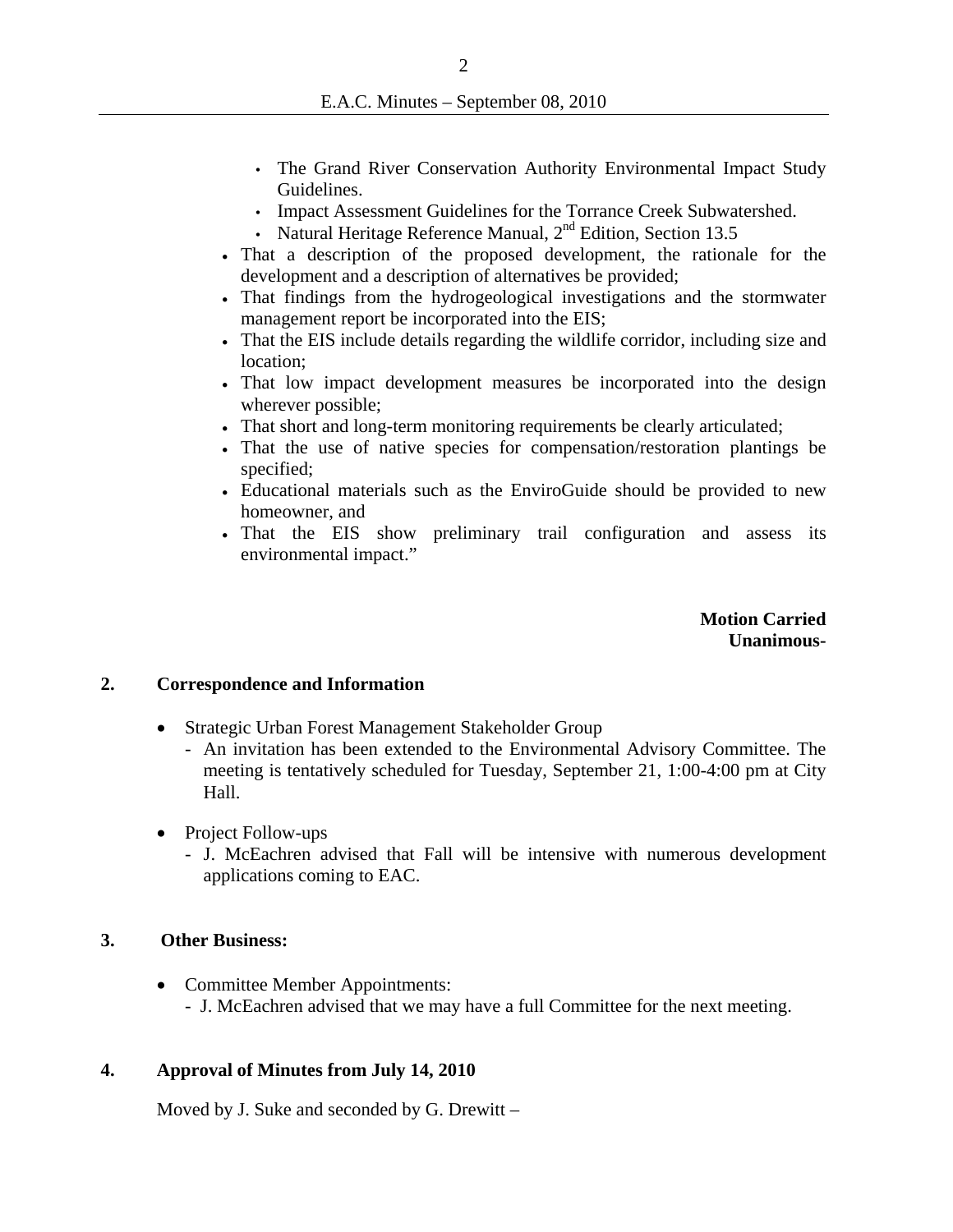"To accept the minutes with the following amendment:

• Under item #1 – (Grange Hill Phase 7 – Environmental Implementation Report Terms of Reference) - Motion - Bullet point # 7 change the word affects to effects."

> **Motion Carried -Unanimous-**

## **5. Next Meeting**

Next meeting will be October 13, 2010.

The meeting was adjourned at 8:05 p.m.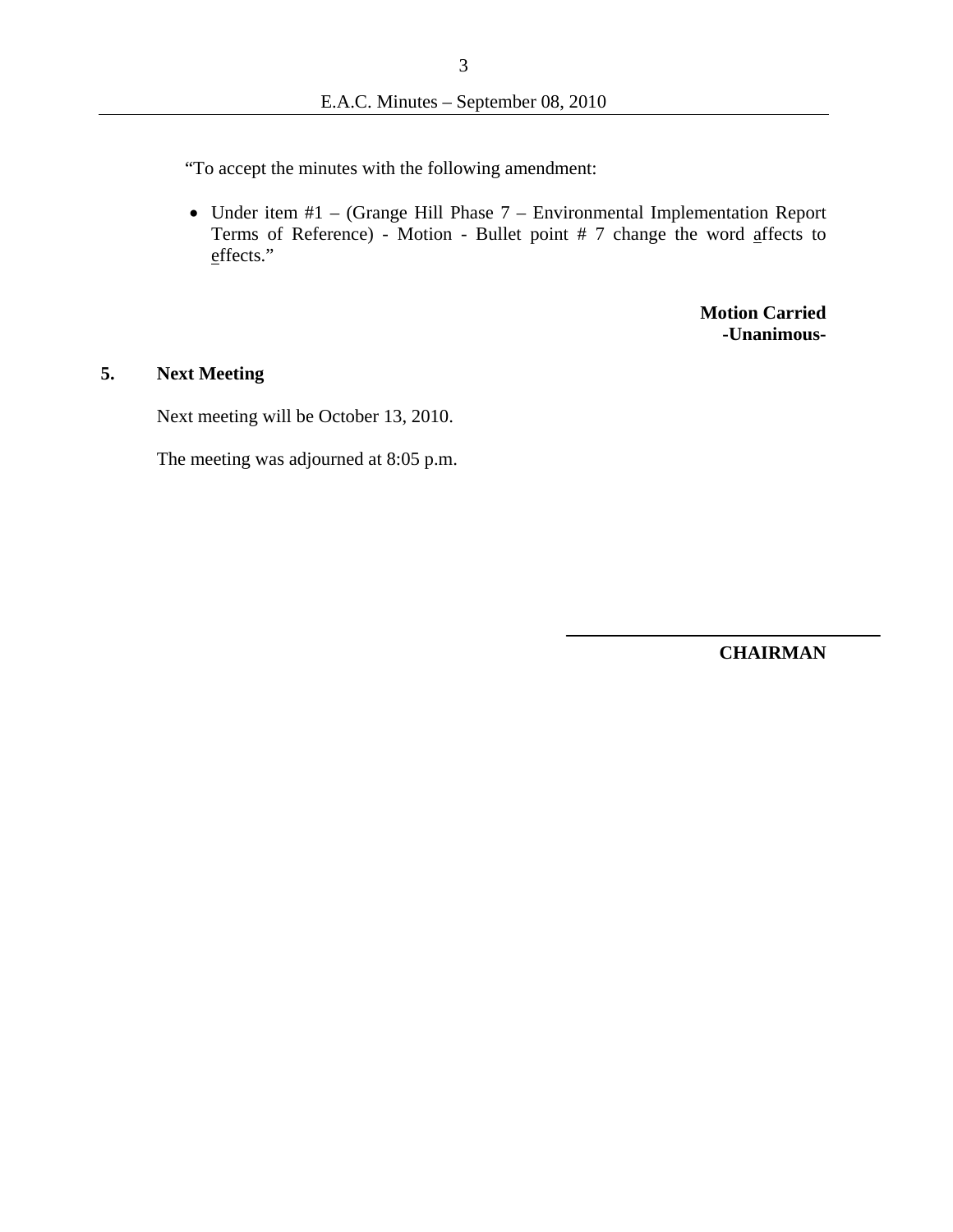## **OCTOBER 13, 2010 7:00 P.M. MEETING ROOM 'C' CITY OF GUELPH –CITY HALL 1 CARDEN STREET**

- 1) Call to Order
- 2) Roll Call and Certification of Quorum
- 3) Declarations of Pecuniary Interest or Conflict of Interest
- 4) Acknowledgement of Delegations
- 5) Presentation
	- (1) 1897 Gordon Street (Bird Property) Environmental Impact Study & Tree Conservation Plan
		- o Presentation from Aboud & Associates Inc.
		- o Hearing of Delegation(s)
		- o In Committee Discussion Motion
- 6) Correspondence & Information
	- o Project Follow Up's
- 7) Adoption of Minutes from Previous Meeting(s) September 8, 2010
- 8) Other Business
	- **Upcoming Items**
	- Committee Member Appointments
- 9) Next Meeting
	- **November 10, 2010**
- 10) Adjourn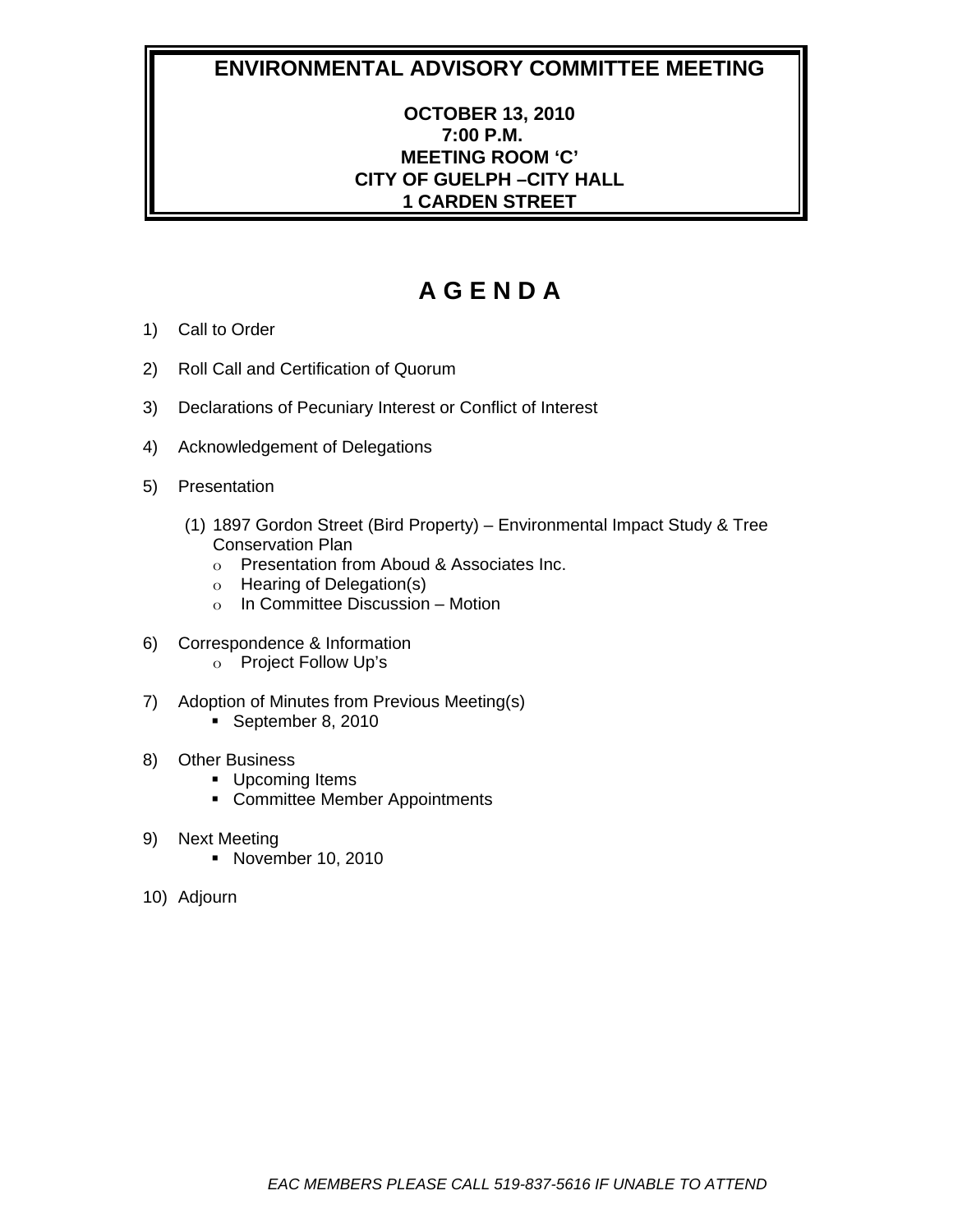### **ENVIRONMENTAL ADVISORY COMMITTEE WEDNESDAY, OCTOBER 13, 2010 AT 7:00 P.M.**

## **COUNCIL COMMITTEE ROOM C MINUTES**

| <b>Present:</b>         | P. Smith (Chair)<br>L. McDonell<br>M. Gillen                                                                                                                                                                                    | G. Drewitt<br>J. Suke<br>J. Tivy |
|-------------------------|---------------------------------------------------------------------------------------------------------------------------------------------------------------------------------------------------------------------------------|----------------------------------|
| <b>Regrets:</b>         |                                                                                                                                                                                                                                 |                                  |
| Staff:                  | J. McEachren, V. Laur                                                                                                                                                                                                           |                                  |
| <b>External Groups:</b> | Astrid Clos, Astrid J. Clos Planning Consultants<br>Steven Aboud, Aboud & Associates Inc.<br>Angela Kroetsch, Gamsby and Mannerow Limited<br>Bill Banks, Banks Groundwater Engineering<br>Chris Sims, Gamsby & Mannerow Limited |                                  |

#### **1. 1897 Gordon Street (Bird Property) – Environmental Impact Study and Tree Conservation Plan**

Katherine McLaughlin, Thomasfield Homes

J. McEachren, Environmental Planner with the City of Guelph, provided a brief overview on the 1897 Gordon Street (Bird Property) development proposal. J. McEachren noted that this application was submitted prior to the Natural Heritage Strategy so the policies that apply to the application are those in place at the time of submission, and does not include the Natural Heritage Strategy.

Astrid Clos, from Astrid J. Clos Planning Consultants, spoke to the application and noted the following:

- The severance was added to the property
- The current plan has created a higher density than previously shown
- Grand River Conservation Authority are satisfied with the approach  $\bullet$

Steven Aboud, from Aboud & Associates Inc. provided a brief overview on the updates to the second submission of the Environmental Impact Study and noted that in Section 5.4 (Page 41) – "Vegetation Loss and Compensation" - Correction to be made under "(f)" – Should read as "*300"* trees to be planted.

Steven Aboud explained how the numbers were calculated for the Canopy Cover and Re-Vegetation Concept Plan. He also noted that an application would be made to obtain an exemption from the Cosmetic Pesticide Act to apply pesticides for the benefit of protecting the natural heritage features.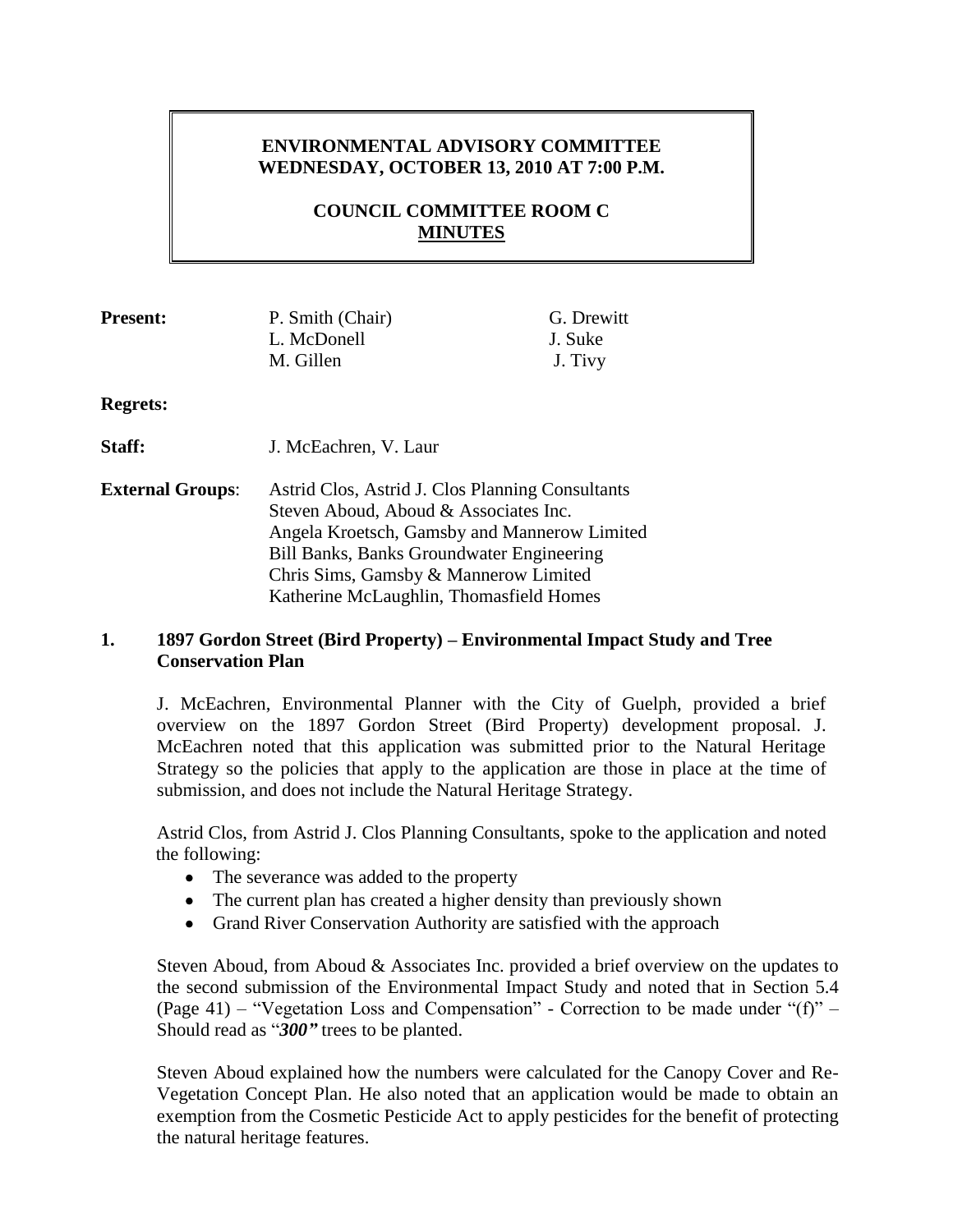General discussion took place and the Environmental Advisory Committee noted the need for additional groundwater monitoring wells to be installed and to include additional performance monitoring information in the Environmental Impact Study. Also noted was the inadequate tree cover or compensation, post development.

The floor was opened to delegations.

#### *Delegation:*

Hugh Whitely provided the following comments on 1897 Gordon Street (Bird Property) – Environmental Impact Study and Tree Conservation Plan:

- Inadequate consideration of the moraine feature on the site
- $\bullet$ Inadequate consideration of the ecological value of plantations from considerations of both aesthetics and biodiversity

#### *Delegation:*

Judy Martin, Sierra Club, provided the following comments on 1897 Gordon Street (Bird Property) – Environmental Impact Study and Tree Conservation Plan:

- The property should be considered significant enough to be included in the Natural Heritage Strategy
- It is premature to approve the document since a Secondary Plan has not been approved for this area
- The proposal fails to comply with the Provincial Policy Statement in that it fails  $\bullet$ to protect significant wildlife habitat for the Savannah Sparrow, a species of conservation concern
- The proposal fails to give additional consideration to retaining the natural  $\bullet$ landscape/contours and portions of the existing plantations
- The proposal fails to accommodate the retention of a portion of the plantation/tree canopy to help address the linkage issue raised in the Hanlon Creek Watershed Plan
- $\bullet$ The proposal fails to present a comprehensive tree compensation recommendation which considers plantings on and off site or cash-in-lieu to more adequately offset the loss of canopy cover
- The proposal fails to protect the entire catchment area for the wetlands
- The wetland buffer is not adequate to protect species found in and around the  $\bullet$ wetland, namely spring peepers, wood frogs, leopard frogs, green frogs
- Noted not all documents for proposals are offered digitally and would like  $\bullet$ applicants to make this option available to encourage public engagement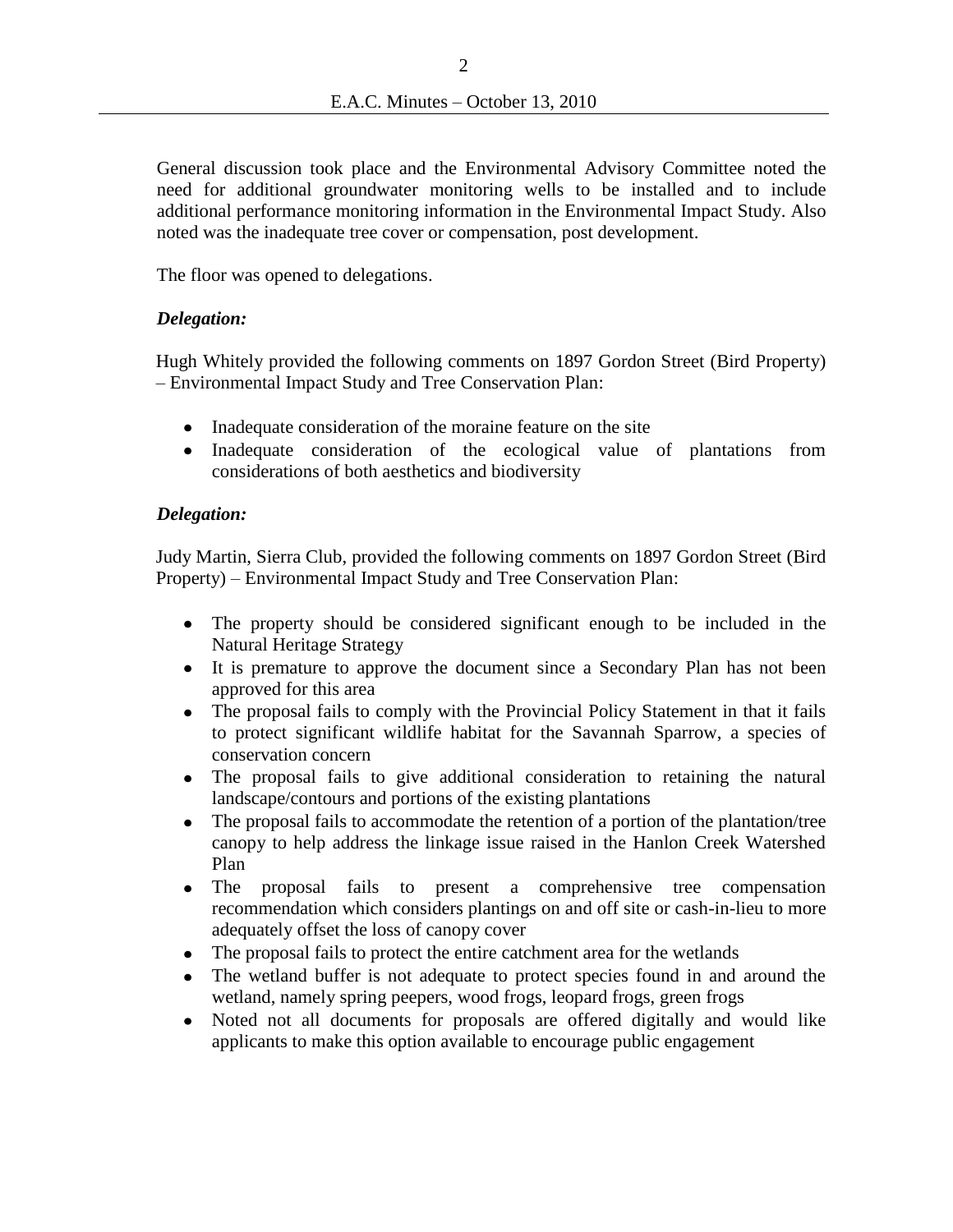Moved by M. Gillen and seconded by J. Tivy

"Whereas the recently approved Natural Heritage Strategy (OPA #42) does not apply to this application, the Environmental Advisory Committee support the Environmental Impact Study prepared by Aboud & Associates Inc., based on the following conditions, some of which are still to be submitted and approved by City staff:

Required for the EIS

- That the EIS consider retaining even a portion of the habitat currently being used by the Savannah Sparrow, or provide detail in the EIR as to how the areas being restored (SWM block and wetland buffer) could emulate habitat required for this species;
- That the EIS address the true number of trees being removed from the site and discuss proposed compensation ratios and consider retention of meadow habitat;
- That the EIS elaborates on the pre and post development monitoring plan which studies the impacts to groundwater recharge, depth, flow and quality at the site. Consideration should be given to implementing/ installing additional ground water monitoring wells.

Required for the EIR

- That the EIR considers and discusses opportunities for lower impact development on the site;
- That the EIR address fencing alternatives for Open Space block 27 and present the best option to allow species to access the feature;
- That the EIR addresses methodology for successful transplant of the Braun's Wood Fern (i.e. Timing, follow up monitoring/watering as required etc) to ensure their continuing success in their transplant locations.
- That the buffer to the wetland be identified as a no touch zone and adequately protected on site throughout the process;
- That the EIR identify proposed timelines for vegetation removal, and that it conforms with associated breeding times;
- A detailed tree preservation/compensation plan be provided in the EIR;
- That the EIR please provide more detail on methods to be employed for invasive species removal, including timing for removals."

**Motion Carried Unanimous-**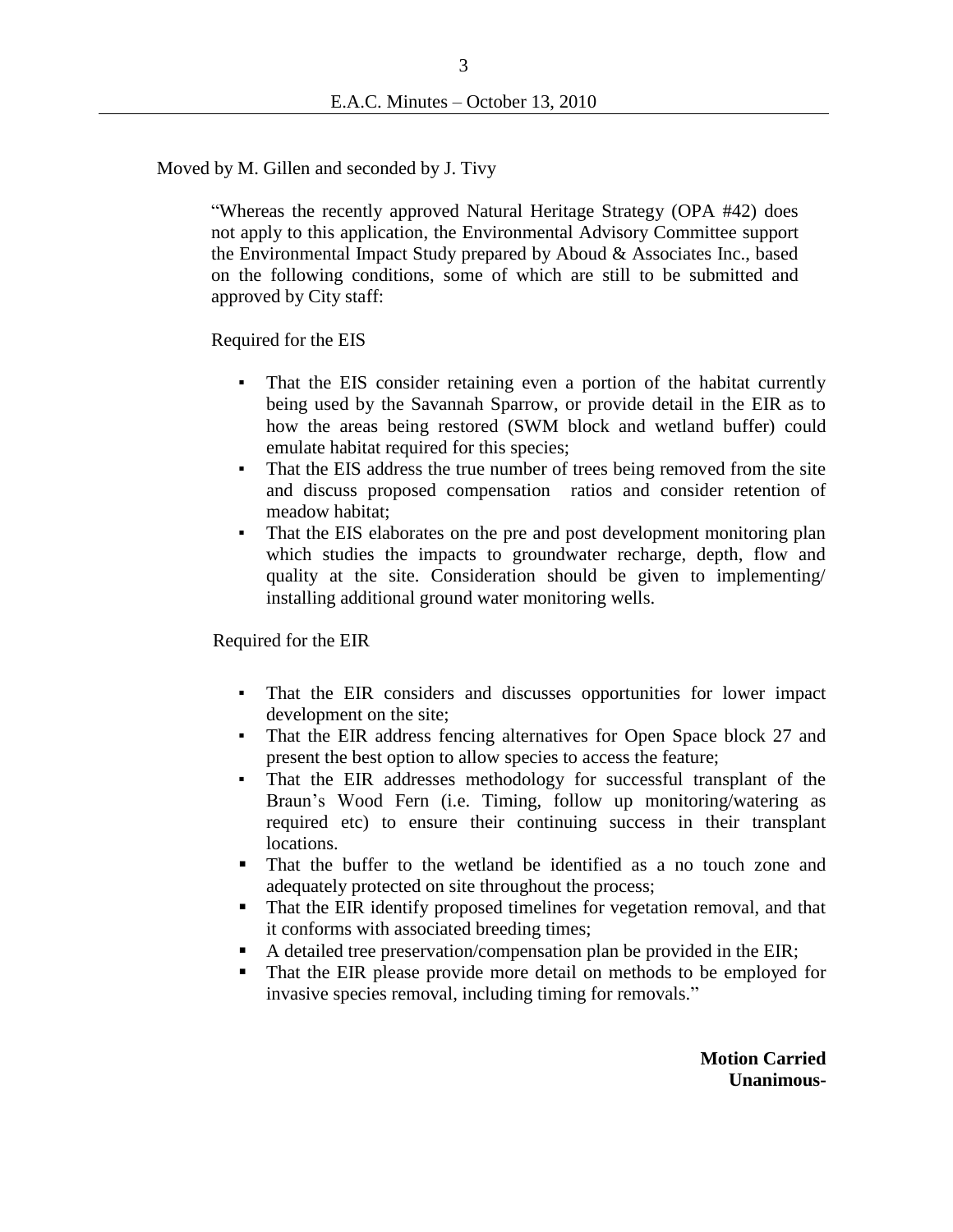#### **2. Correspondence and Information**

• None to report

#### **3. Other Business:**

- $\bullet$ Upcoming Items:
- Committee Member Appointments:
	- J. McEachren advised that three new members have been appointed to the Committee and will be attending the next meeting.

#### **4. Approval of Minutes from September 08, 2010**

Moved by J. Suke and seconded by G. Drewitt –

"To accept the minutes as printed."

**Motion Carried -Unanimous-**

#### **5. Next Meeting**

Next meeting will be November 10, 2010.

The meeting was adjourned at 10:05 p.m.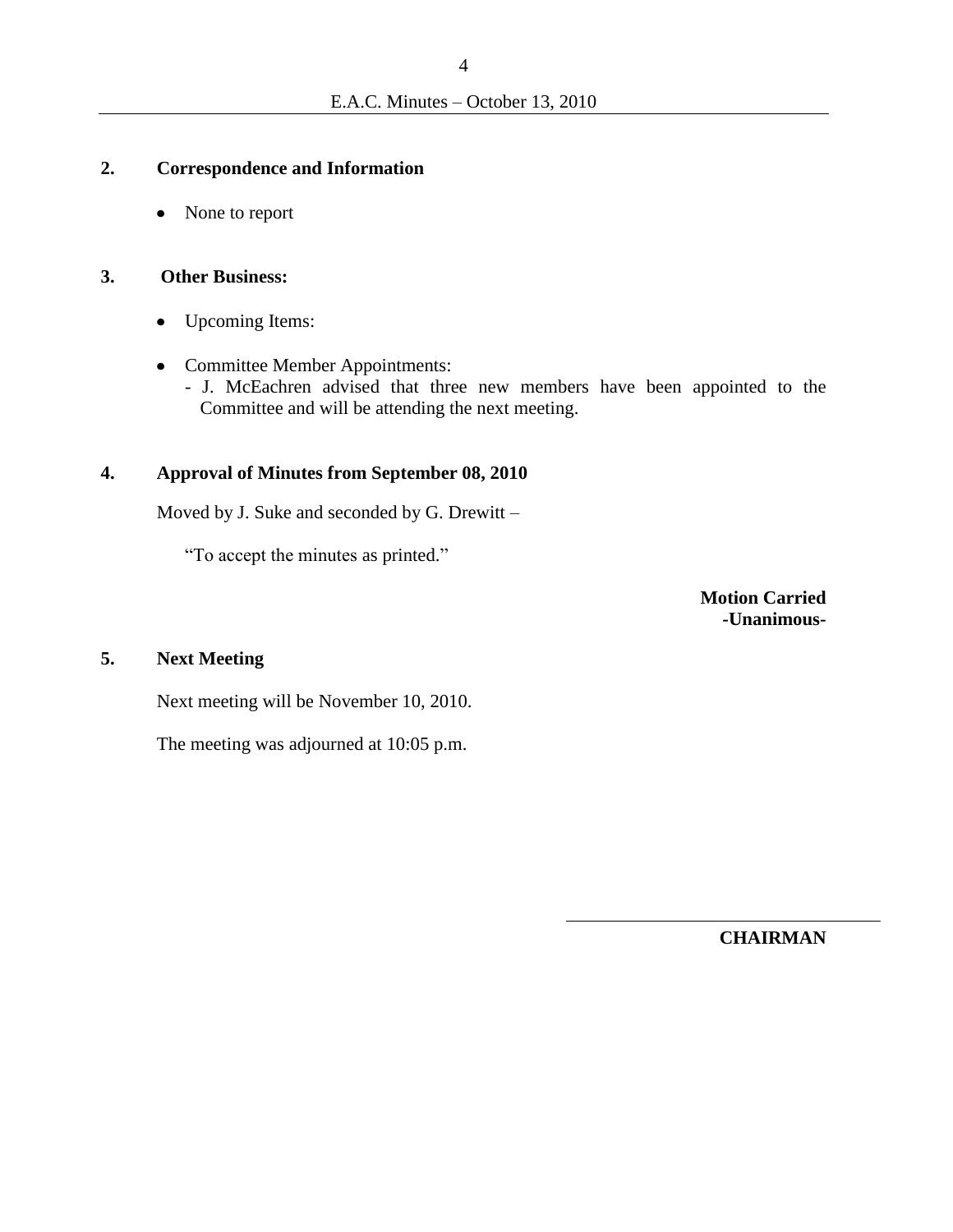## **NOVEMBER 10, 2010 7:00 P.M. MEETING ROOM 'A' CITY OF GUELPH –CITY HALL 1 CARDEN STREET**

- 1) Call to Order
- 2) Roll Call and Certification of Quorum
- 3) New Member Introductions
- 4) Correspondence & Information
	- Viewshed/viewscape analysis
	- **Possibilities for electronic submissions**
- 5) Adoption of Minutes from Previous Meeting
	- October 13, 2010
- 6) Other Business
	- **Upcoming Items** 
		- (i) development applications
		- (ii) SWM Master Plan City Presentation
		- (iii) Downtown Secondary Plan Presentation
	- **EXECOMMITTEE Member Re-Appointments**
- 7) Next Meeting
	- December 8, 2010
- 8) Adjourn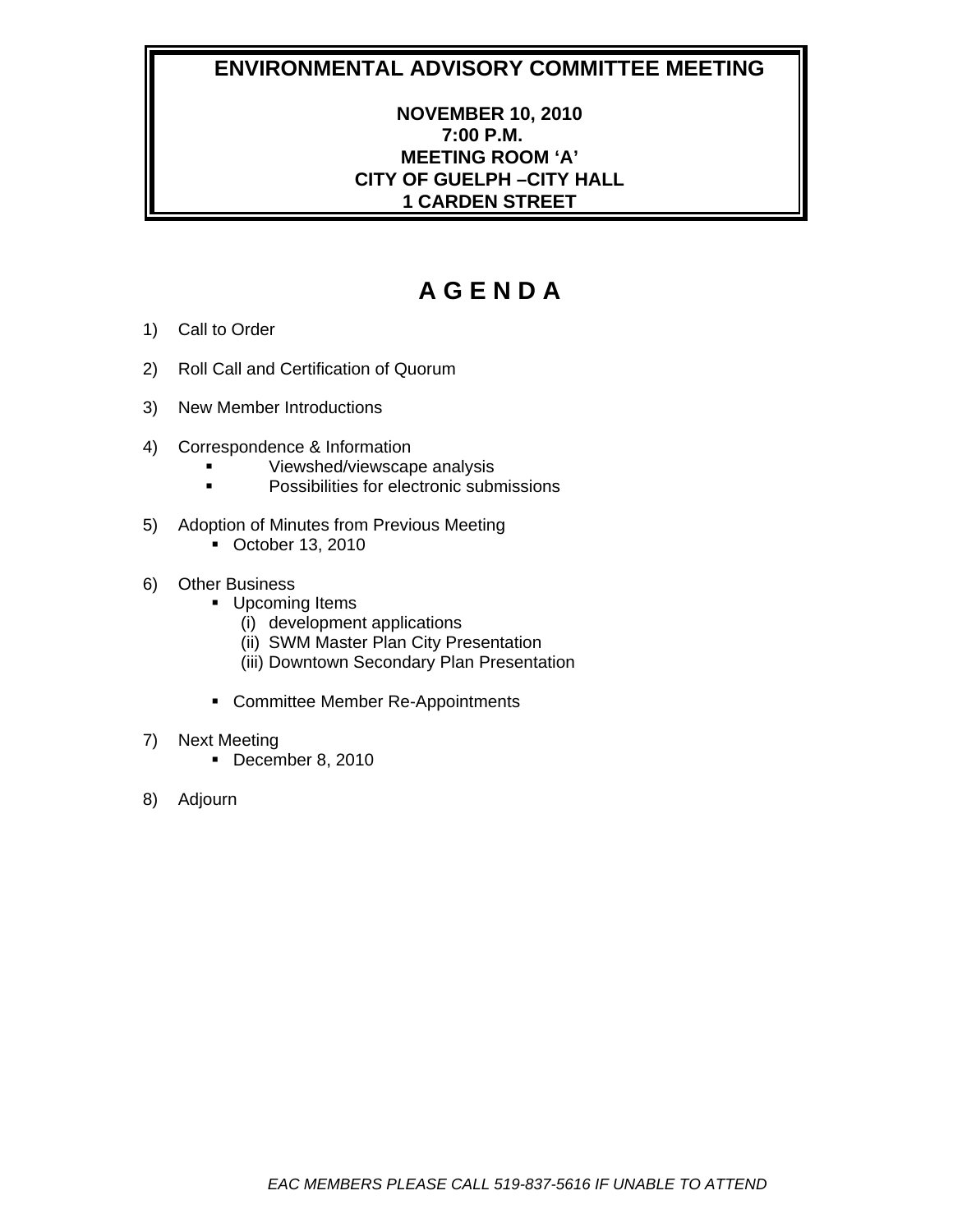## **ENVIRONMENTAL ADVISORY COMMITTEE WEDNESDAY, NOVEMBER 10, 2010 AT 7:00 P.M.**

## **COUNCIL COMMITTEE ROOM B MINUTES**

| <b>Present:</b> | P. Smith (Chair)<br>L. McDonell | G. Najcler<br>J. Suke |
|-----------------|---------------------------------|-----------------------|
|                 | M. Gillen<br>C. Parent          | <b>B.</b> Mungall     |
| <b>Regrets:</b> | G. Drewitt, J. Tivy             |                       |

Staff: **J. McEachren, V. Laur** 

**External Groups**:

#### **1. New Member Introductions**

 P. Smith introduced C. Parent, G. Najcler and B. Mungall as new members to the Environmental Advisory Committee.

J. McEachren, Environmental Planner with the City of Guelph, provided a brief overview on the role of the Environmental Advisory Committee and how the Committee functions.

#### **2. Correspondence and Information**

- Viewshed/Viewscape Analysis Deferred
- Possibilities for Electronic Submissions Deferred

#### **3. Other Business:**

- Upcoming Items:
	- o SWM Master Plan City Presentation Colin Baker to make a possible presentation to the Committee in the New Year.
	- o Downtown Secondary Plan Presentation David DeGroot to make a presentation to the Committee. Date to be determined.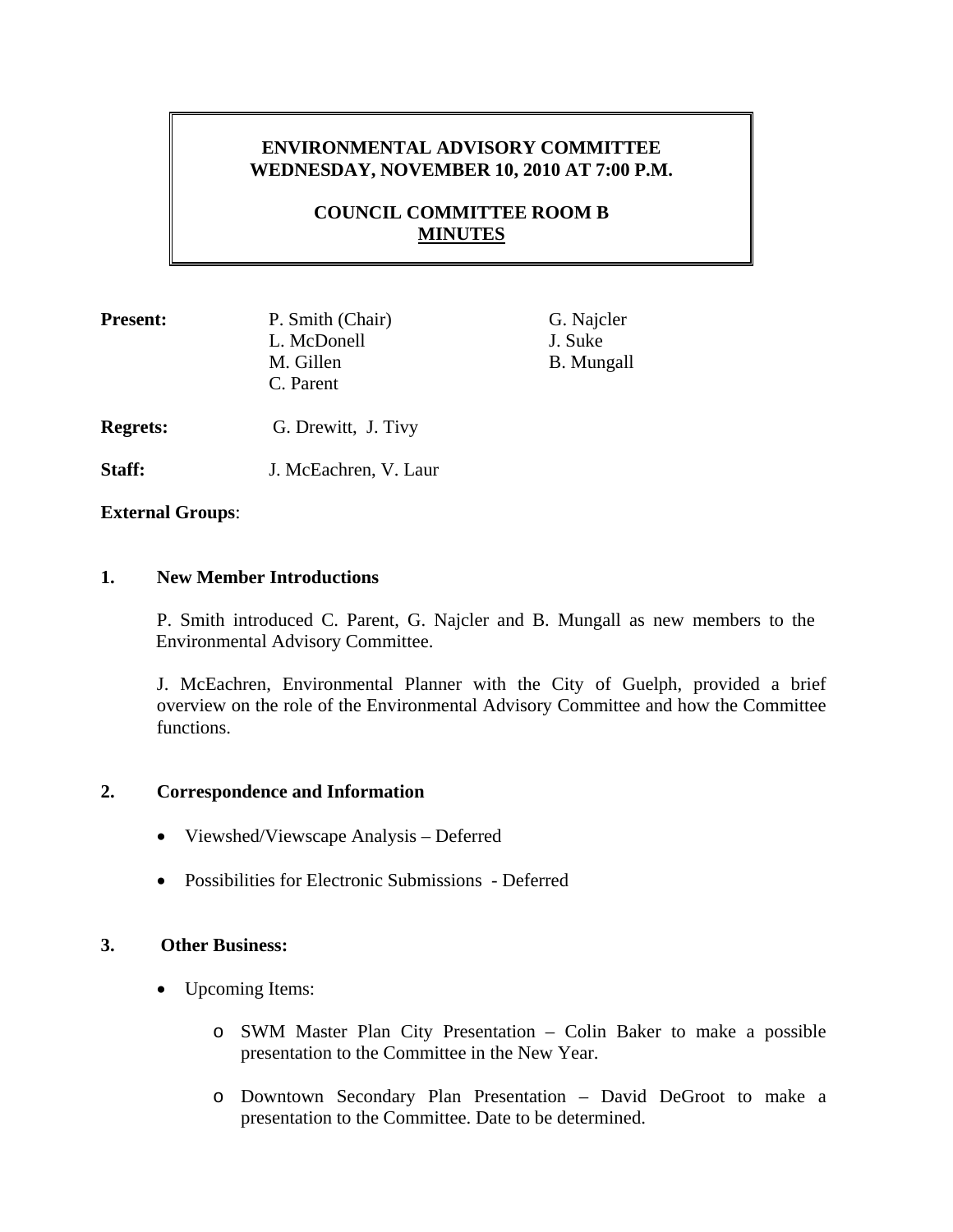- Committee Member Re-Appointments:
	- o J. McEachren advised that members need to send in their re-appointment applications to Clerks Office by Friday, November 12, 2010.

#### **4. Approval of Minutes from October 13, 2010**

Moved by M. Gillen and seconded by J. Suke –

"To accept the minutes with the following amendments:

- Under Item #1 1897 Gordon Street (Bird Property) Environmental Impact Study and Tree Conservation Plan - Motion (include the word "are") - … some of which *are* still to be submitted and approved by City staff: ...
- Under Item  $#1 1897$  Gordon Street (Bird Property) Environmental Impact Study and Tree Conservation Plan - Motion – Required for the EIS section – Bullet Point # 1 - change the word will to *could*."

**Motion Carried -Unanimous-**

#### **5. Next Meeting**

Next meeting will be December 08, 2010.

The meeting was adjourned at 8:05 p.m.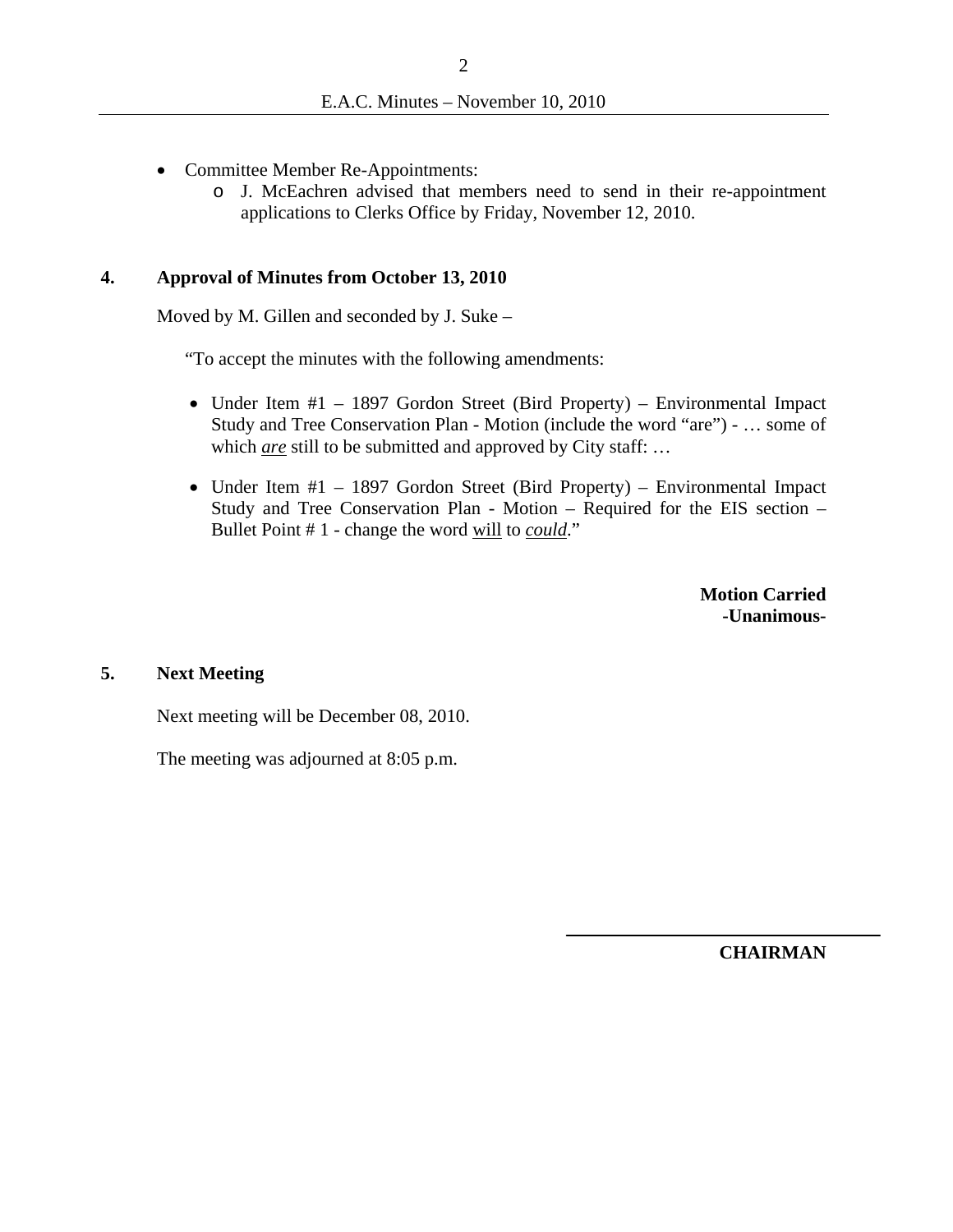## **DECEMBER 8, 2010 7:00 P.M. MEETING ROOM 'C' CITY OF GUELPH –CITY HALL 1 CARDEN STREET**

- 1) Call to Order
- 2) Roll Call and Certification of Quorum
- 3) Declarations of Pecuniary Interest or Conflict of Interest
- 4) Acknowledgement of Delegations
- 5) Presentations
	- (1) City of Guelph: Downtown Secondary Plan
		- **Presentation from David deGroot City of Guelph Urban Designer**
		- **•** Opportunity for questions and answers
- 6) Correspondence & Information
	- **Follow up on committee member inquires**
- 7) Adoption of Minutes from Previous Meeting(s)
	- **November 10, 2010**
- 8) Other Business
	- Re-Application update
	- **Housekeeping reminders for next year**
	- Meeting Dates for 2011
	- **Upcoming Applications**
	- **Project Updates**
- 9) Next Meeting
	- **January 12, 2011**
- 10) Adjourn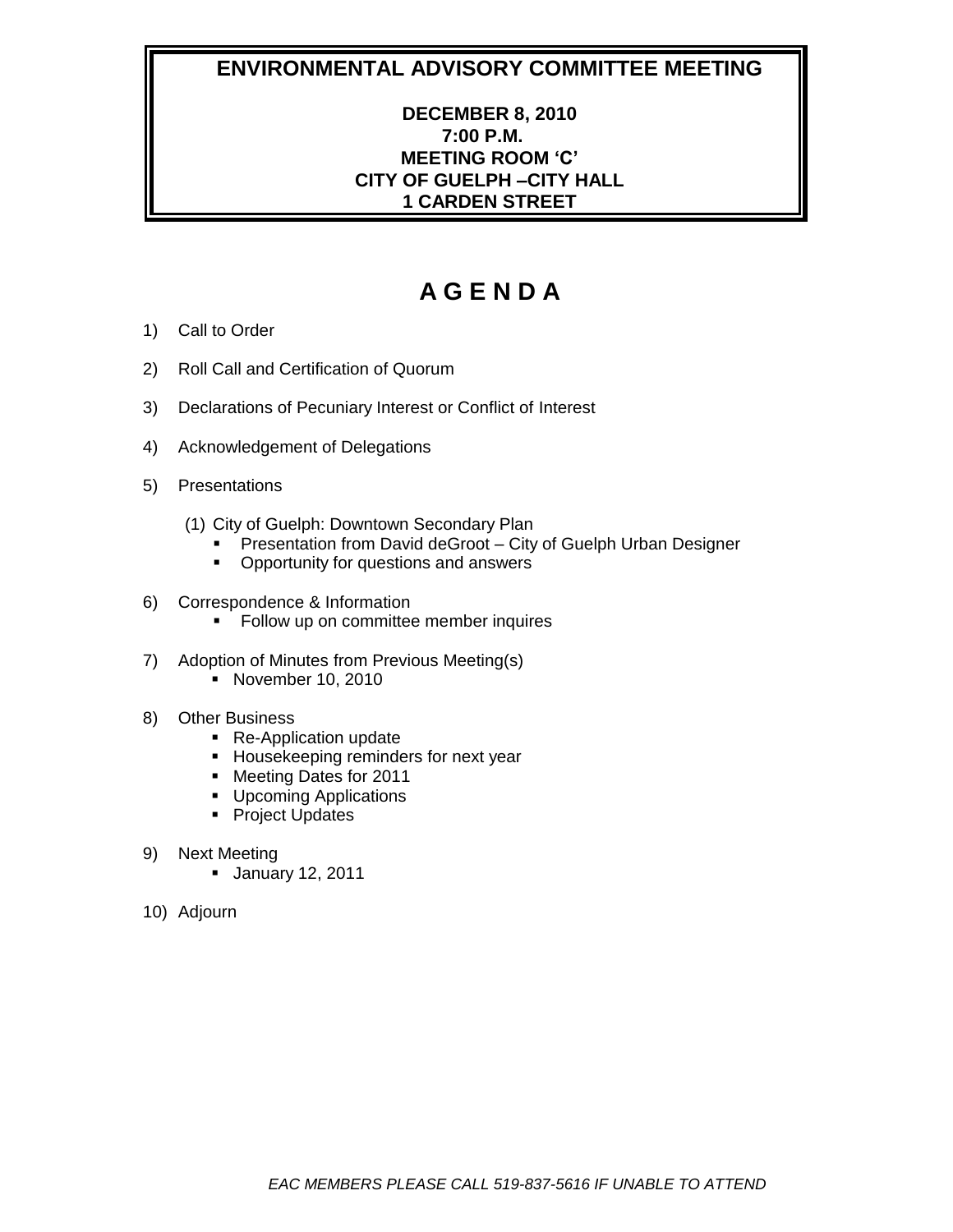## **ENVIRONMENTAL ADVISORY COMMITTEE WEDNESDAY, DECEMBER 08, 2010 AT 7:00 P.M.**

## **COUNCIL COMMITTEE ROOM C MINUTES**

| <b>Present:</b> | P. Smith (Chair) | G. Najcler        |
|-----------------|------------------|-------------------|
|                 | J. Tivy          | J. Suke           |
|                 | C. Parent        | <b>B.</b> Mungall |
|                 |                  |                   |

**Regrets:** L. McDonell, G. Drewitt, M. Gillen

**Staff:** J. McEachren, V. Laur, D. DeGroot

## **External Groups**:

## **1. Presentation: City of Guelph Downtown Secondary Plan**

D. DeGroot, Urban Designer with the City of Guelph, gave a presentation on the City of Guelph Downtown Secondary Plan.

D. DeGroot advised on the following:

- Currently in the process of drafting the Downtown Secondary Plan
- The last updates to the Plan was in the late 1970's
- The goal of the Plan is to grow the downtown and be an attractive place to live and work
- The release of the Draft Plan is scheduled for January/February 2011
- Final Plan is to be completed in the  $2<sup>nd</sup>$  Quarter 2011
- EAC can comment on the policy document when it comes out in January or February

General discussion took place and D. DeGroot responded to questions from the Environmental AdvisoryCommittee.

#### **2. Correspondence and Information**

- Follow up on Committee member inquiries
	- o J. McEachren advised that everyone has reapplied to the Committee.